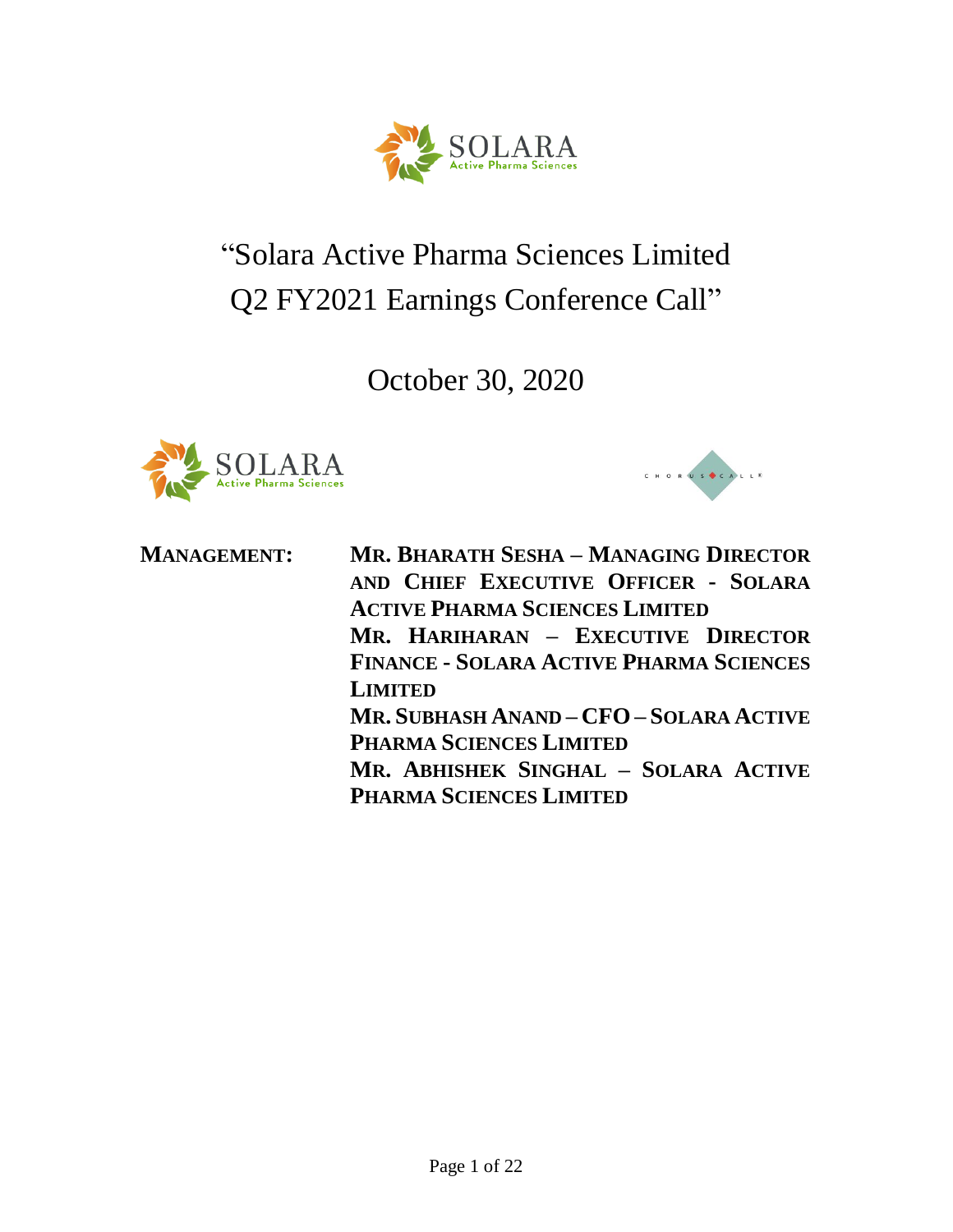

**Moderator:** Ladies and gentlemen, good day and welcome to the Solara Active Pharma Sciences Limited Q2 FY2021 Earnings Conference Call. As a reminder, all participant lines will be in the listen-only mode and there will be an opportunity for you to ask questions after the presentation concludes. Should you need assistance during the conference call, please signal the operator by pressing "\*" then "0" on your touchtone phone. Please note that this conference is being recorded. I now hand the conference over to Mr. Abhishek Singhal. Thank you and over to you Sir!

**Abhishek Singhal**: A very good afternoon to all of you and thank you for joining us today for Solara Active Pharma Sciences earnings conference call for the Q2 and half year ended FY2021. Today, we have with us, Mr. Bharath Sesha, Solara's MD and CEO, Mr. Hariharan, Executive Director Finance and Mr. Subhash Anand, CFO to share the highlights of the business and financials for the quarter. I hope you have gone through our results release and the quarterly investor presentation, which have been uploaded on our website as well as the stock exchange website. The transcript of this call will be available in a week's time on the company's website. Please note that today's discussion maybe forward-looking in nature and must be viewed in relation to the risks pertaining to our business. After the end of this call, in case you have any further questions, please feel free to reach out to the Investor Relations team. I now hand over the call to Bharath to make the opening remarks. Bharath!

**Bharath Sesha**: Thank you so much Abhishek. Good afternoon everyone. Thank you for joining this call today. Many of us are learning to live in the new normal and on behalf of the entire team here at Solara, I would like to wish good health to all of you and your near and dear ones. I am very proud and delighted to share that the momentum that we had generated over the last few months continues unabated and Solara has delivered its best ever quarterly financial performance. The macros which I have been alluding to over the last couple of quarterly calls, mainly customer de-risking their supply chains and thereby providing immense opportunities for companies like Solara continues to be strong and widespread. Our employees continue to do a splendid job of balancing health and wellness with our commitment to customers and to society at large. Let me call out the highlight of the quarter just went by, we have delivered the highest ever quarterly EBITDA, EBITDA percentage and PAT in the history of the company. Our EBITDA stands at Rs.1006 million and an EBITDA margin of 24.9% leading to a PAT of Rs.567 million. Our core strategy which is led by strong customer partnerships, a diverse product mix engaged and committed employees and a world class compliance framework is working really, really well. We see continued positive demand for our products and we are continuously gaining share of wallet at our existing customers. The Solara differentiation is paying off and we expect this will only deepen and strengthen.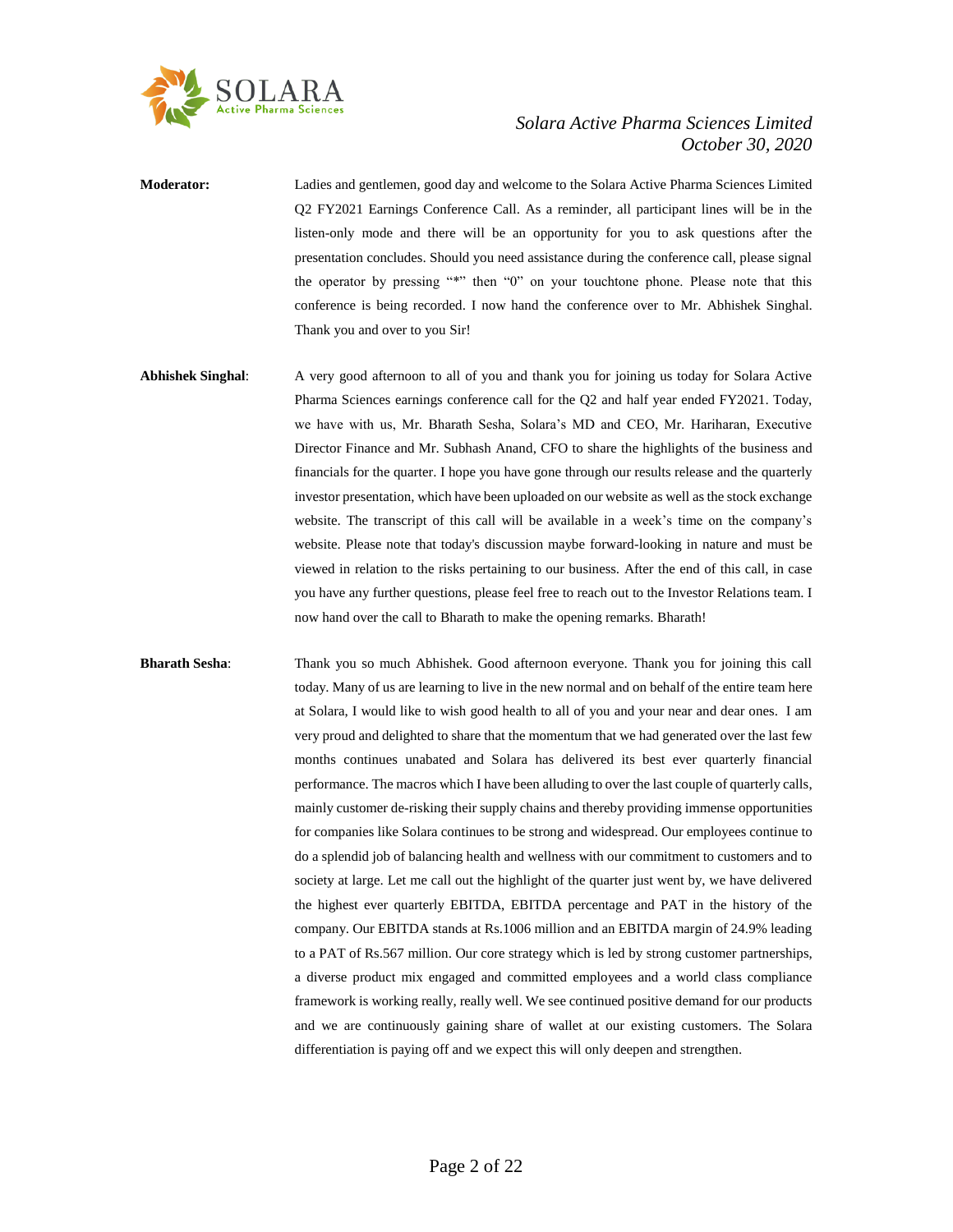

Let me talk about some of the underlying performance drivers to the results I just shared with you. We see a continued strong and sustained demand for our base products and as I said earlier, we continue to increase our share of wallet with our key customers. Our portfolio maximization at all our facilities in terms of allocating capacity to high margin and in demand products is also a good driver behind the performance. Our regulated market sales continue to be strong and growing, we have a higher share of wallet with many of our customers in the regulated markets than we have in last quarter and we continue to win new business. Our CIP delivery is going from strength to strength. The efficiency machine that we had built at Solara continues to deliver excellent cost improvements. We have also significantly increased our speed of market extensions. In the quarter we have filed 10 new extensions mainly in the Asia Pacific region. We have also filed two new DMFs in the US market and we are on track to increase the filing speed in the second half of this year.

Let me also share with you a couple of updates on our CRAMS business. As I said earlier this is an incubation business for us and we see this tracking really well to plan. In the quarter, we have added multiple new customers including some large pharma companies. The diversity in our customer base for our CRAMS business, our continued traction with new customers both augur really well for our future.

Let me also dwell for a couple of minutes on our Vizag facility. I want to re-emphasize that despite the challenges of COVID, we have built a multipurpose facility which is state of the art at Vizag in record time. The site is coming along as planned, we have completed validation activities and we started commercial activities this quarter that is Q3 as planned. We will see revenue from the site in the second half of the year and things are tracking well with regards to customer commitment and securing business at the site. Vizag is well on track to be our flagship facility given that we have room there for future expansions.

Let me also quickly update you on the latest with regards to the Cuddalore inspection. As you are aware, the US FDA has classified our facility at Cuddalore as OAI ("Official Action Initiated") since then we have submitted all CAPAs on time and in consultation with internal and external experts. I want to re-emphasize that Solara is committed to the highest level of quality and compliance and quality systems that we have are robust. The observations do not have any impact on other APIs which we manufacture and supply to other markets or to the US.

Let me talk about some of the growths drivers for the second half of the year given that we have grown our first half year-on-year around 10%, we expect the following to help accelerate our growth in the second half of the year. The growth in the second half to be primarily anchored by Vizag coming on stream and contributing significantly. Our base products are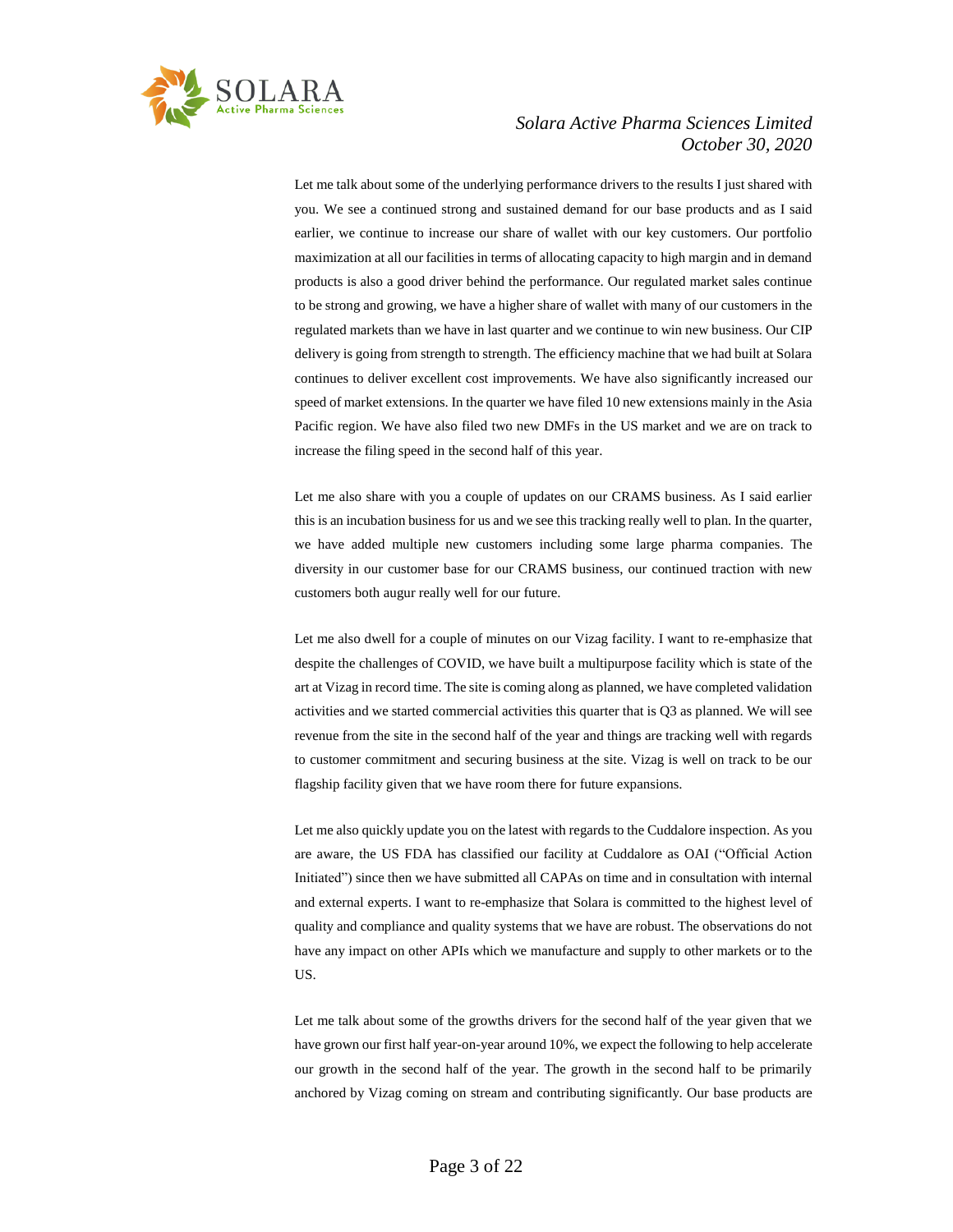

also going to see continued momentum and we see that we will continue to maintain the increased share wallet that we have gained over the last six months. We also see continued traction on new products where the demand remains quite strong.

Let me also take a minute to update you on our progress with regards to our strategic agenda. As you could see our core strategy continues to deliver and the financial outcomes which are trending in the right direction. We have continued to augment our infrastructure and with a view on the future growth we have acquired land adjoining our Mysore facility and we have a multiyear plan to upgrade our Mysore facility to world class quality standards. We are also evaluating investments based on the PLI scheme announced by the government. We continue to develop new technology platforms that will enable Solara to differentiate our offerings in both the generic APIs and in the CRAMs space and we also continue to scout for the right inorganic play to leap frog our API / CRAMs growth trajectory. Based on good progress on strategic objectives and strong performance in the first half of the year and good visibility of demand in the second half of the ramp up of Vizag, pleased to increase our revenue growth guidance to 30+% year-on-year and our EBITDA growth guidance to 40+% year-on-year.

With that I would request Hari to share some details on the balance sheet and the key ratio. Thank you.

**Hariharan:** Thanks, Bharath. As you know some financials, our financial ratios have continued to improve on back of our good record performance. Further infusion of equity capital of Rs.288 Crores via subscription from our anchor investors (promoter group and TPG) was received in Q2. The share capital of the company has been increased from 26.8 million shares to 35.8 million shares post-warrant conversion. Our net debt as at September 30,2020 stood at 283 Crores after adjusting the cash in hand of 408 Crores. While our net debt to EBITDA ratio is comfortable at less than 1, our annualised ROCE is on the high teens. We are pleased to note that CRISIL has upgrade our credit rating from BBB+ positive to A- stable. Increase in working capital we have seen in this quarter due to refund delays of GST and export incentives receivable from the government authorities due to the cash crunch at their end and we hope that the same will be normalised within this Q3 and Q4. With healthy balance sheet and further infusion of share capital and abundant opportunities, Solara is poised to do excessively well in the future. Thank you so much.

**Moderator**: Thank you. Ladies and gentlemen, we will now begin with the question and answer session. The first question is from the line of Alankar Garude from Macquarie Group. Please go ahead.

**Alankar Garude:** Thank you for the opportunity. Congrats on the strong performance and the guidance raise. Firstly, on that itself, if you could talk in detail about what essentially is driving this raise of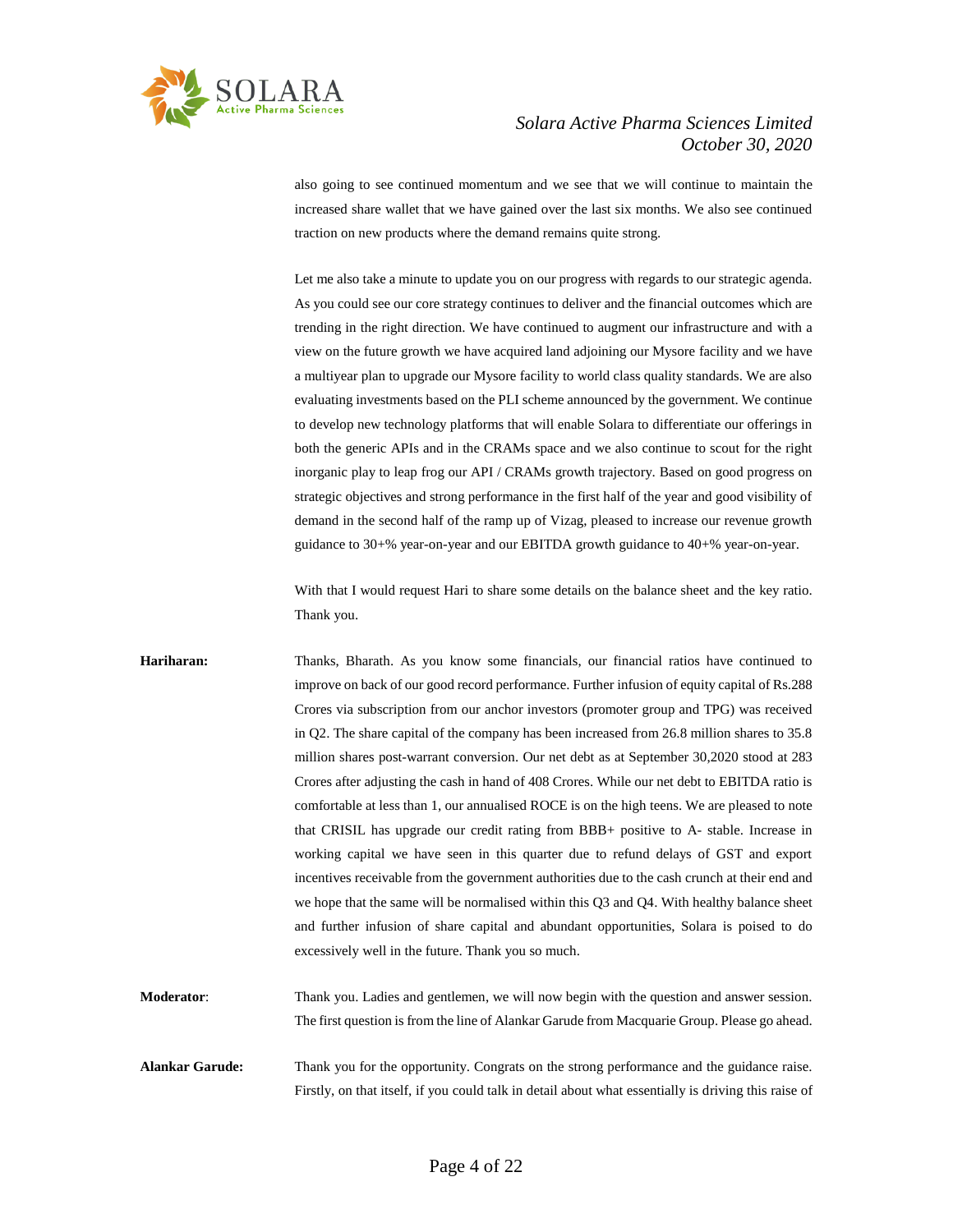

guidance both on the topline as well as EBITDA and then maybe I can check for further questions?

**Bharath Sesha:** Thank you Alankar, so as I said the demand picture that we see in terms of our base products continues to be strong, we have visibility that says that we will see this continued picture for the coming months, that has driven us to increase our guidance when it comes to revenue. On the EBITDA levels, we continue to see our cost efficiency programs giving benefits and with the increased leverage we will get from the revenue growth we expect also EBITDA to be higher than what we originally guided, hence we have increased our guidance on both factors.

- **Alankar Garude:** Understood Sir, so on that if you could just comment on how sustainable some of these trends are both on the topline as well as margins and also in that context if you could comment on our medium term guidance the one which we had shared till FY2023, so how will it be as far as the medium term guidance is concerned?
- **Bharath Sesha:** Our medium term guidance given was till 2021, we will review and give a new guidance till FY2023 in the coming days and first question in terms of what do we see driving these factors, as I said we are still confident and we see the picture very clearly in terms of both demand and our ability to deliver cost efficiency, so that is kind of what is driving this.
- **Alankar Garude:** Okay ….

**Hariharan:** Just to add to Bharath, it is sustainable performance what we see.

- **Alankar Garude:** Understood Sir, my second question is if I look at the other market revenues it is just about up 3% in Q2, just to 2% in the first half and we have stated strategy of expanding our presence beyond regulated markets, I know we have increased pace of filings in the newer market but broadly any particular reason which you would like to highlight as far as the slower growth in the first half is concerned?
- **Bharath Sesha:** We were consciously allocating some of our sales capacities to the regulated markets in the first half, having said that as you very rightly pointed out the filing speed has increased significantly in the rest of the world markets and we see that it is a good leading indicator for us to continue to grow faster even in those markets, so we see this as something that will happen in the coming quarters.
- **Alankar Garude:** Understood Sir and on US two filings in the first half, are we on track for 8 to 10 filings in FY2021?
- **Bharath Sesha:** Yes, we are on track for 8 to 10.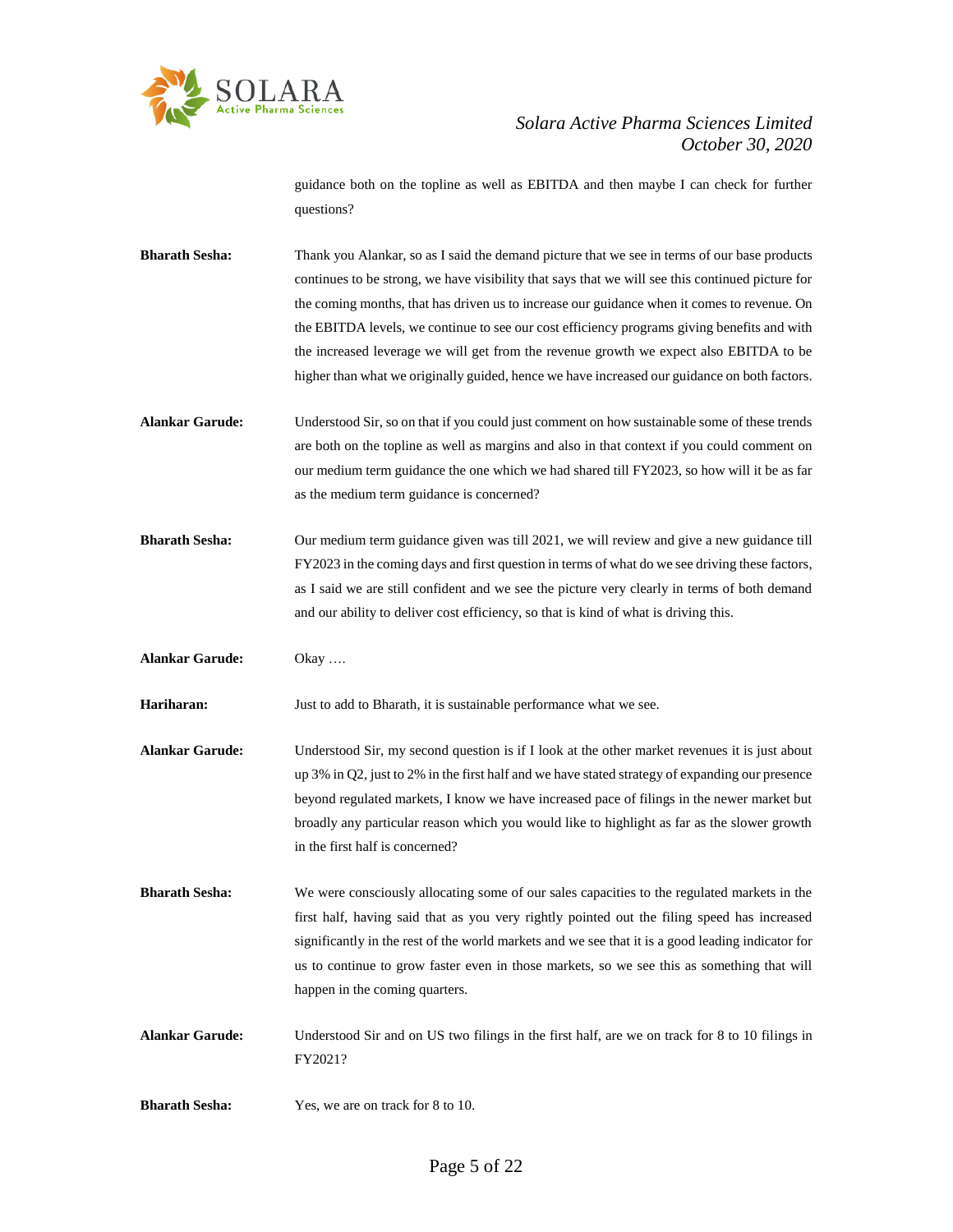

| <b>Alankar Garude:</b> | Fair enough, great. Thanks, and all the best. I will come back in the queue.                                                                                                                                                                                                                                                                                                                                                                                                                                                                                                                                                                                                |
|------------------------|-----------------------------------------------------------------------------------------------------------------------------------------------------------------------------------------------------------------------------------------------------------------------------------------------------------------------------------------------------------------------------------------------------------------------------------------------------------------------------------------------------------------------------------------------------------------------------------------------------------------------------------------------------------------------------|
| Moderator:             | Thank you. The next question is from the line of Tushar M. from Motilal Oswal. Please go<br>ahead.                                                                                                                                                                                                                                                                                                                                                                                                                                                                                                                                                                          |
| Tushar M:              | Just would like to understand this Vizag what capacity utilization will we able to have in by<br>end of FY2021?                                                                                                                                                                                                                                                                                                                                                                                                                                                                                                                                                             |
| <b>Bharath Sesha:</b>  | We are ramping up as we speak, in Vizag, we have already announced that it is around 3600<br>tons per annum is the capacity at Vizag. We expect that it will be fully ramp up in four<br>quarters having said that as we progress on the ramp up we will update further in the next<br>quarterly call in terms of how we are doing according to the plan. The full capacity we expect<br>will be reached within four quarters.                                                                                                                                                                                                                                              |
| Tushar M:              | Got it. So, we have done 100 Crores kind of an EBITDA in 2Q and with 86 Crores in 1Q, so<br>if I see it at the back of it the calculation from your guidance we are hinting at about 386<br>Crores EBITDA if I correct we are already there without Vizag, so am I missing out here or<br>are we too conservative on this?                                                                                                                                                                                                                                                                                                                                                  |
| <b>Bharath Sesha:</b>  | Let me share it like this, so as we ramp up Vizag will have to take positions in the market, so,<br>we will expect some pricing pressure from Vizag in the very short term, it will normalize<br>over a period of time, so we have guided based on those factors as we have currently in terms<br>of both EBITDA growth and on revenue growth.                                                                                                                                                                                                                                                                                                                              |
| Tushar M:              | Okay, so incremental operational expenses what would be                                                                                                                                                                                                                                                                                                                                                                                                                                                                                                                                                                                                                     |
| <b>Bharath Sesha:</b>  | Yes, exactly.                                                                                                                                                                                                                                                                                                                                                                                                                                                                                                                                                                                                                                                               |
| Tushar M:              | Okay, got it. Thank you.                                                                                                                                                                                                                                                                                                                                                                                                                                                                                                                                                                                                                                                    |
| Moderator:             | Thank you. The next question is from the line of Anmol Ganjoo from JM Financial. Please<br>go ahead.                                                                                                                                                                                                                                                                                                                                                                                                                                                                                                                                                                        |
| <b>Anmol Ganjoo:</b>   | Thanks for taking my question. Couple of my questions have been answered already, but I<br>just wanted to understand a bit better when you alluded to very strong demand environment<br>and the fixed investment that you are putting, so I can understand demand environment being<br>better but what are your thoughts on the sustainability of this demand because you always<br>runs risk of over extending balance sheet at the peak of the cycle, how sustainable do you<br>think the trends in the demand market are and how well we are positioned plus also if you<br>would like to highlight some capital discipline parameters that you are employing whether it |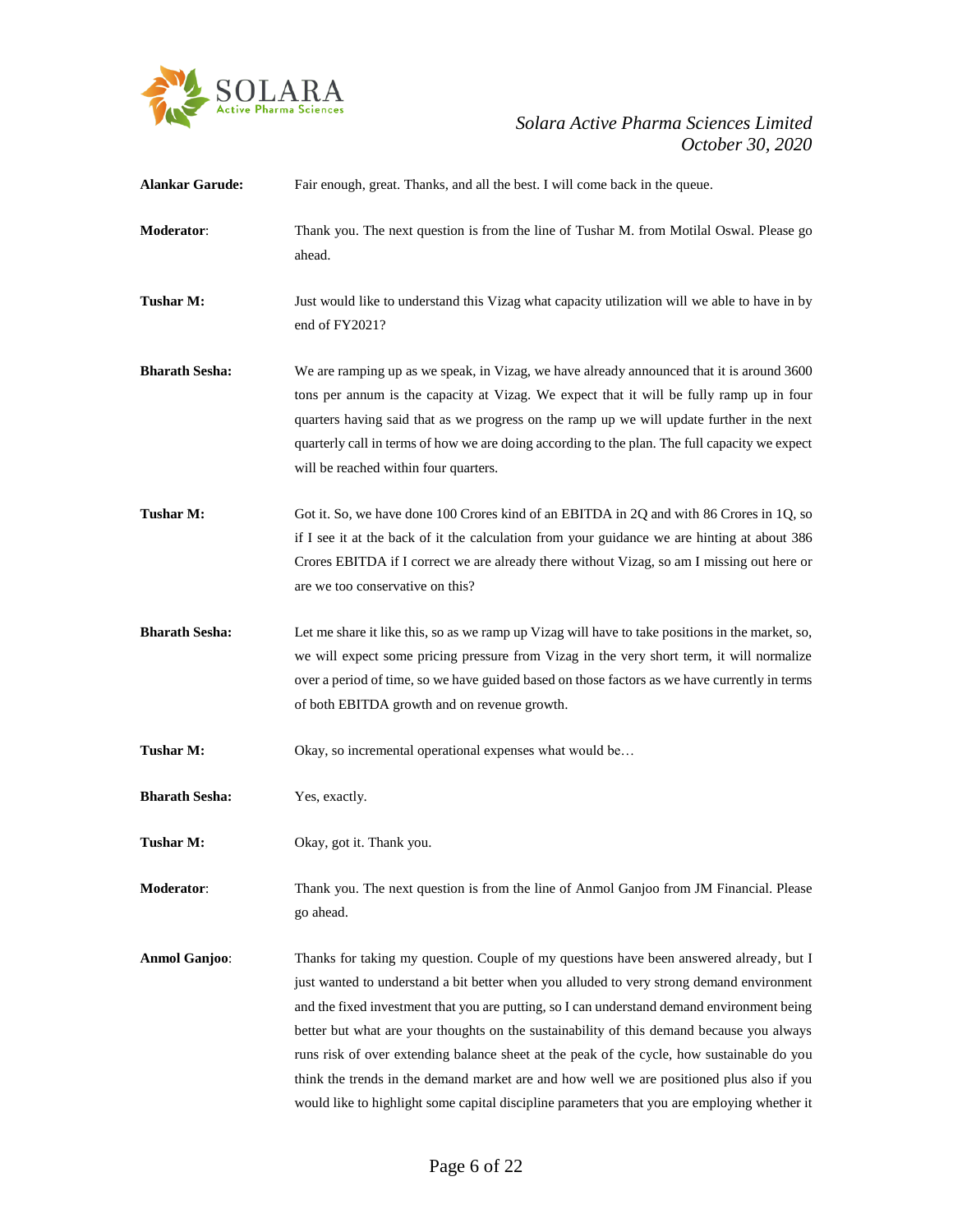

is in the form of asset turn etc., as you commit to new investments, any thoughts around these will be helpful?

**Bharath Sesha:** Let me address the demand part and may be Hari can jump on the asset turns and our targets towards that, so two ways to look at that and first the demand picture on some of our products we do not see that weakening anytime soon, these are products that got increasing share of wallet from very dominant market players, strong market players and were confident that this picture will remain in the coming quarters. Secondly, given that we have 40+ active products, it is normal that one or two products will see some weakening of the demand and one or two will see a strengthening of the demand, so the natural hedge that we have in our product portfolio with regards to overall demand for the company and the sales growth hence still remains very robust and strong, so that is kind of what is leading us to say that we see this sustenance of this demand and sustenance of growth in the coming quarters to come, may be Hari you can add on the asset turns and how we look at that.

**Hariharan:** Current asset turn is 1.7 times of the investment in our fixed assets and we expect that to be in the range of 1.7 to 1.8 in the coming period and our debt equity is currently at less than 0.8 based on the cash in hand and adjusting for the net debt. At any point of time as a guidance we do not want to go more than three times of the EBITDA to the net debt and so that any acquisition opportunities also we are working towards that with available cash.

**Anmol Ganjoo**: Thank you. I will get back in the queue.

**Moderator**: Thank you. We will move onto the next question that is from the line of Cyndrella Carvalho from Centrum Broking. Please go ahead.

**Cyndrella Carvalho**: Thanks for the opportunity and congratulations on a good set of numbers. First question was just to understand how is the environment, is there any change in terms of pricing and how is the API industry behaving from our perspective and the second question is we have alluded at most of the growth is on the volume base, so if you could help us understand how is the volume growth as a top products versus the new products? Thank you.

**Bharath Sesha:** So, on the pricing, pricing is stable and positive has been so far this year and as I said with the continued strong demand picture I see that trend continuing. We do not see in some of our key products any deviation from that trend, particularly the newer products that we have launched over the last couple of years. On the base products pricing will fluctuate but again just simply because of the breadth of our product portfolio we do not see that having any big impact to us in terms of financial performance. As of now the pricing picture is stable and positive and to your question on the volume driven growth we have seen that as I said we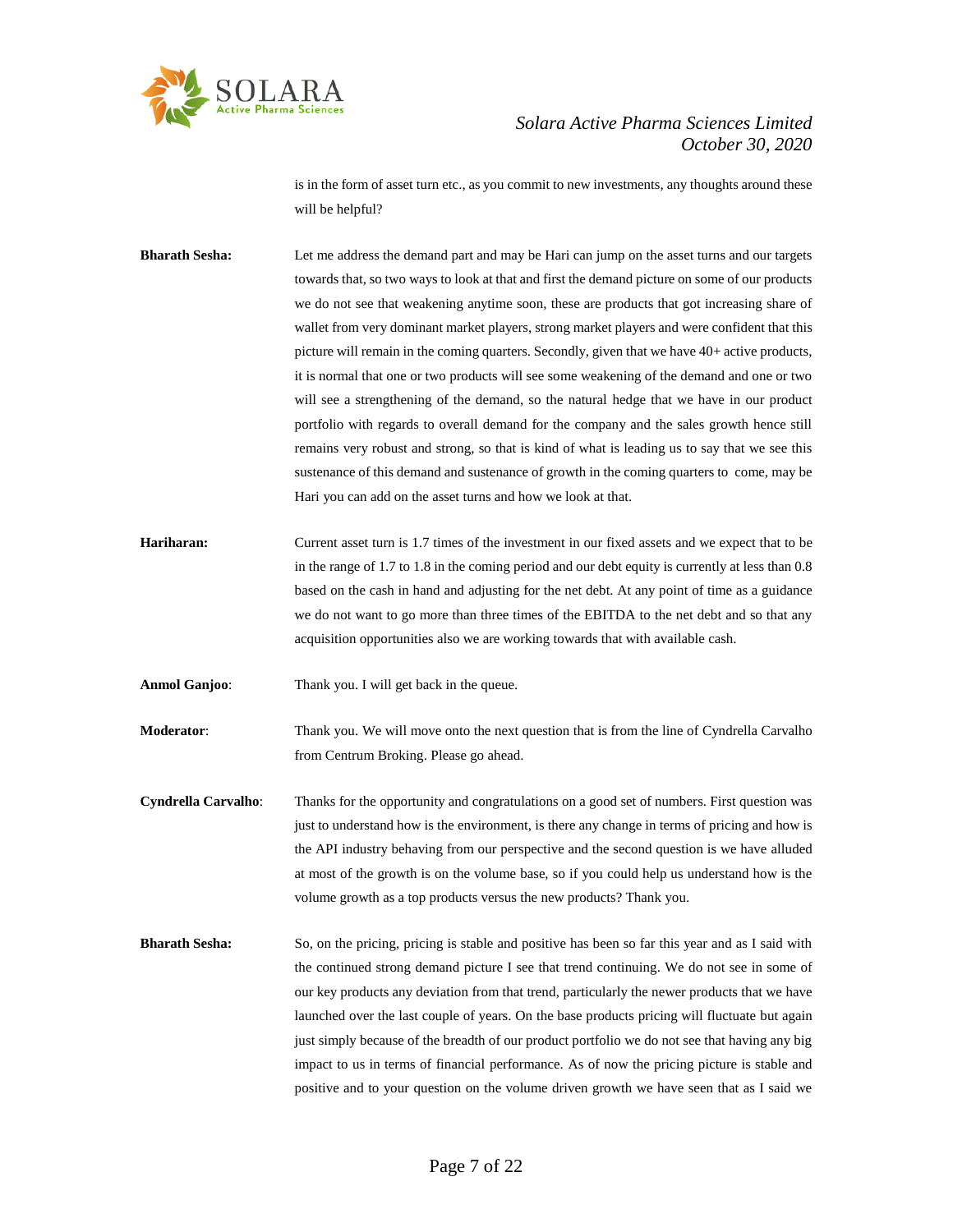

have gained share of wallet with customers which obviously then dictates that it would be an increase in volume and that kind of what has led to a strong performance in terms of revenue growth also this quarter. So, that is where a lot of the volume growth is coming from where we have existing customers and we have deepened our share of wallet there.

**Cyndrella Carvalho:** Based on our large volume products do you see any capacity any change ahead the supply disruption in the market to continue or you expect to come back in terms of supply side on the capacity?

**Bharath Sesha:** So, we are very strong in our positions when it comes to some of our high volume products, we have long term agreements typically with customers and we have worked for years together. So, supply demand change does not dramatically impact our business simply because we have been with those customers for years and we have longer term agreements with them. So, I do not see that having much of an impact with regards to us.

**Cyndrella Carvalho:** Okay, thank you and all the best.

**Moderator:** Thank you. The next question is from the line of Vinay Bafna from ICICI Securities. Please go ahead.

**Vinay Bafna:** Hi! Thank you for the opportunity. I have one question did we have any impact from the export incentive which is implemented last month in this quarter and what will be a possible impact which you would expect in the second half of this year?

**Hariharan:** Yes, there is a cap of Rs.2 Crores for the exports incentives for each Company starting from September till December. Yes, we are affected by that. However, we are working on a derisking strategy to mitigate the same by way of various methods.

**Vinay Bafna:** Could that be a particular reason why our raw material cost is substantially higher in this quarter it is up around 15% quarter-on-quarter and that is the reason why our gross margin is affected?

**Hariharan:** There is not much increase in our RM prices it is only to the product mix increase in the volume there is an increase in the RM consumption and that has nothing to do with the increase in the raw material prices.

**Vinay Bafna:** Understood, just to speak on it a bit more can we expect this level of gross margin to continue in the second half as well. Basically, seen that you already have mitigating strategy for these?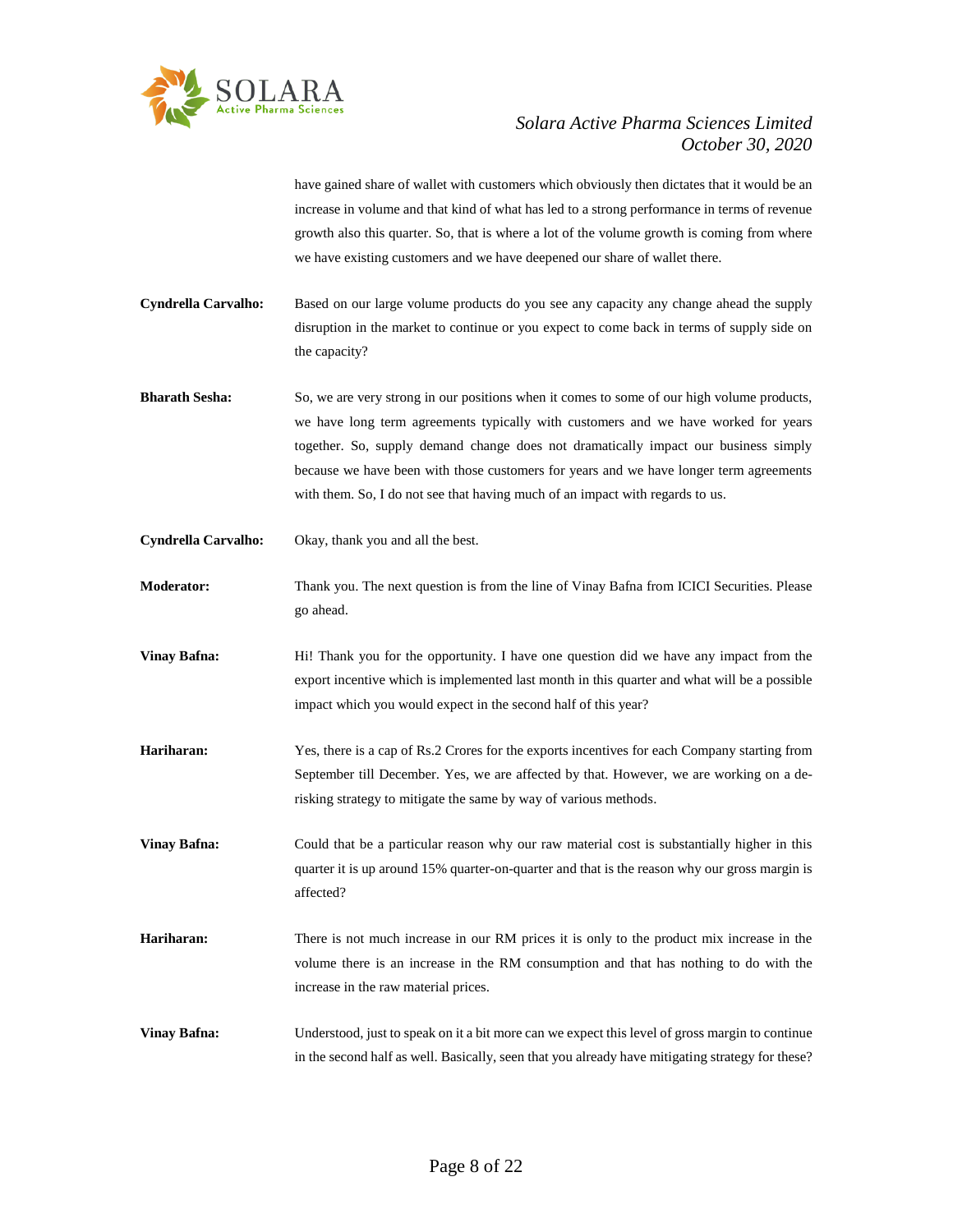

- **Bharath Sesha:** We have already said that we are looking at the mid 50's, plus, minus 2% as we threshold that we look for in gross margin we continue to look at that as our threshold to continue. So, you can definitely say that we will see gross margins in that mid-50's level plus, minus 2% depending on the product mix in that quarter, allocation and other factors that play a role. **Hariharan:** And we also expect that the new incentive schemes to be effective from 1<sup>st</sup> January as the government has announced we will wait for further details on that. **Vinay Bafna:** Understood Sir, and just last one last question. In the presentation you said that your growth from the new products has been particularly low in this quarter and that this contributes 5% which will normalize going ahead. If I see the trends it has been quite volatile 7%, 11% so, what was the normal level for the contribution from these products? **Bharath Sesha:** So, we are looking at anywhere in that 10% to 12% that is kind of the level that we are going for as you would imagine these are products that have been introduced in the last couple of years. So, for them to gain traction it takes time, and the ordering patterns change. Sometimes customer takes product in a quarter and then they wait for a couple more quarters before they take another batch of it etc. So, this is normal ordering pattern, but we expect it around that 10% to 12% that is kind of what we expect as normal level. **Vinay Bafna:** Got it. Thank you so much and all the best. **Moderator:** Thank you. The next question is from the line of Nitin Agarwal from IDFC Securities. Please
- go ahead. **Nitin Agarwal:** Hi! Thank you for taking my question. On the Vizag facility from a capability perspective
	- **Bharath Sesha:** As of now the first phase as we said was the expansion of our Ibuprofen capacity so that is really what we are bringing to the table in the phase I of Vizag. Phase II will be a multipurpose facility so, we can do multiple products in phase II and that is what we are working on currently in terms of implementing the phase II project. We expect that phase II will be commissioned somewhere in late Q4 this year, financial year 2021 and will be operational early next year. So, those are the two phases - phase I and phase II in Vizag, just talking about our plant in Vizag, I mean it brings in, some of the latest technologies that we have implemented in terms of manufacturing automation etc., but purely from a capability perspective phase I is expanding our Ibuprofen capacity phase II will give us capability to multiple products.

what capability is the Vizag facility adds to Solara as a business?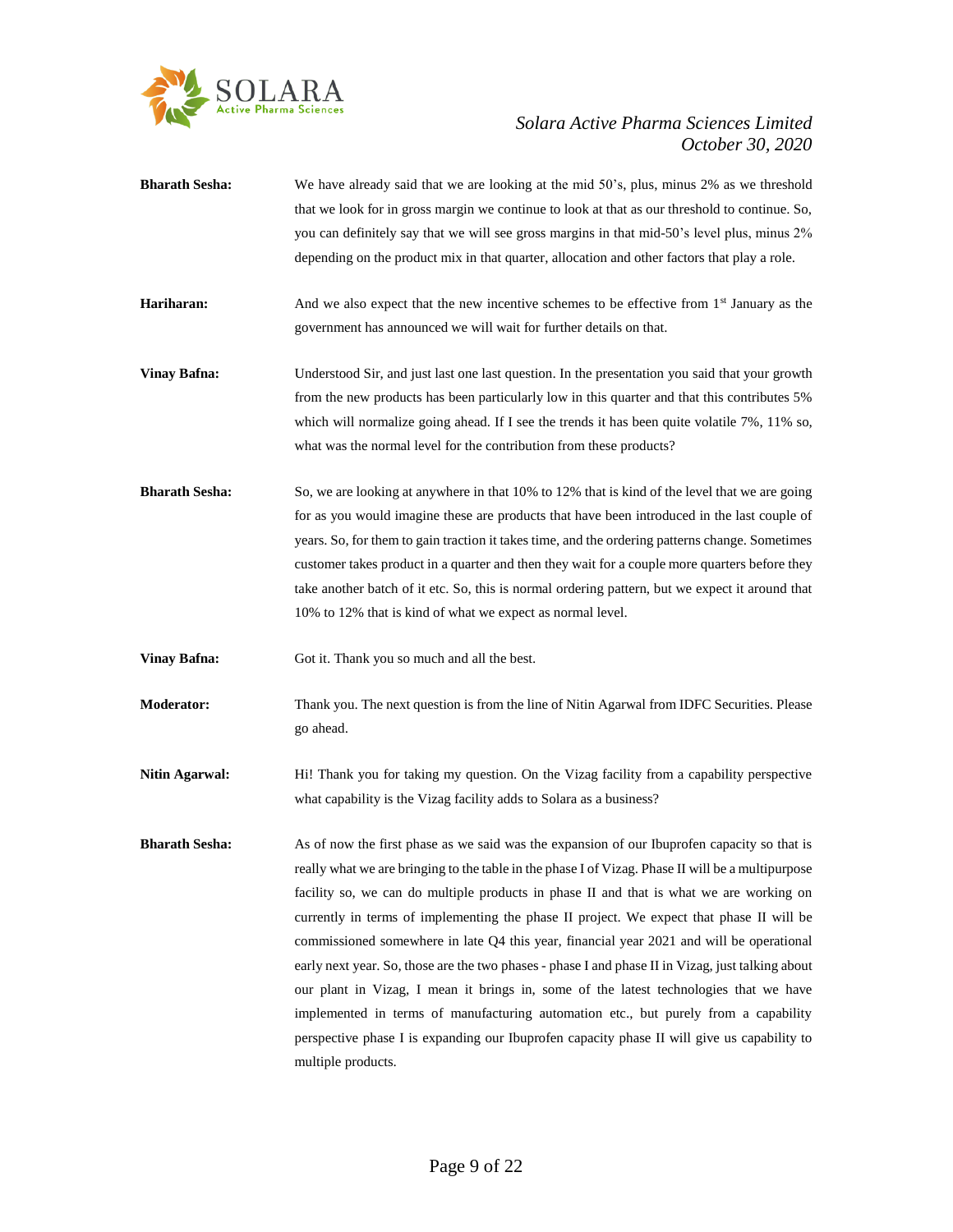

**Nitin Agarwal:** Okay, and secondly there is obviously a fairly renewed interest in the whole API segment over the last several few quarters and there are obviously multiple players operating out of India catering to various segments. In your own assessment what differentiates Solara from a broader patch as far as API business is concerned and what would be our competitive advantages in this business?

- **Bharath Sesha:** It is a fantastic question and when you must look at it from our customer's perspective they are looking for basically three things from a supplier. So, first they want sustainability in other words will this supplier be here for the long-term because de-risking essentially means I need to go to a less risky option and so they look for credibility and long-term sustainability. The second they look for is peace of mind when it comes to quality systems, so if the supplier going to give me product that gives me peace of mind in terms of repeatable consistent quality and the third thing the look for is diversity of product portfolio and the long-term approach when it comes to the supplier. So, when we are talking to customers these are the three things we hear back from them in terms of what they are looking at and I am very confident Solara fits that bill perfectly well. We are able to give them the confidence when it comes to sustainability, longevity. We are able to give them the confidence when it comes to our quality systems and the robustness of our quality systems and of course we have shown track record of being long-term in our orientation towards our customers. We are not adhoc in our approach, we are not opportunistic in our approach, we have always believed in partnerships and longer-term partnerships and the proof is your share of wallet increase that we have seen over the last six months consistently month after month. So, I think that is what differentiates Solara and I alluded to it in my opening remarks I see that differentiation getting strengthened and deepened as we go forward.
- **Nitin Agarwal:** And secondly from our product portfolio perspective in how many products probably, we are amongst the top three most competitive top players in and how many of our products and what proportion of business would that be for us?
- **Bharath Sesha:** So, we are inherently competitive, we are doing so well in all our products, we are competitive in all our products, right. So, I would not like to comment specifically on one or two products I would say that our position is quite strong, our top ten products currently constitute about 77% of our sale and we are competitive and strong in all of those products, that is why we are doing well in them.
- **Nitin Agarwal:** Okay, thank you and best of luck.
- **Moderator:** Thank you. The next question is from the line of Ranvir Singh from Sunidhi Securities. Please go ahead.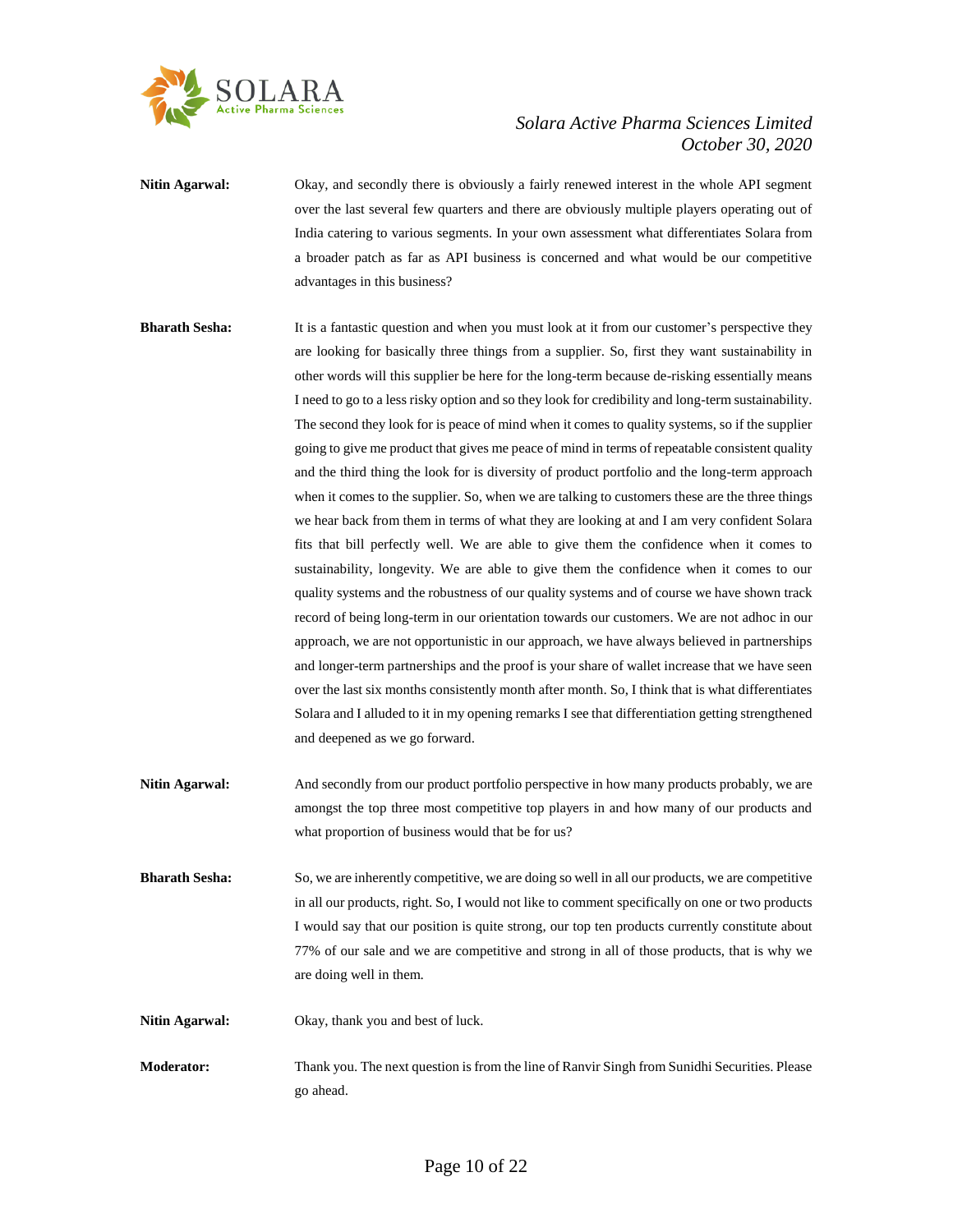

- **Ranvir Singh:** Thank you for taking my question. Sir, on the warrant issues so far what we have received in cash is Rs.288 Crores and last year we have Rs.57 Crores. What portion of warrant remains to be converted and when it is possible and how we are going to utilize the cash coming out of this conversion of warrant?
- **Hariharan:** Just to clarify it Sir, the total issue is Rs.460 Crores and we have received during the last financial 25% of the same and the balance total amount of balance Rs.288 Crores has been received now. So, entire Rs. 460 Crores has been subscribed by the promoter and TPG group and received all the money. As of now we have spent some portion of this for our expansion activities in Vizag, balance around Rs.400 Crores is kept in our fixed deposit for our future use. Future use as Bharath indicated we are looking for inorganic opportunities in the CRAMs sector so that fund will be utilized properly to increase our business volumes and the EBITDA.
- **Bharath Sesha:** Just one more point to add to what Hari said, I think we are also currently as I said in my opening remarks looking for new platforms, new technology platforms that would enable us to differentiate. There would be capex required when we are going into those new technology areas and we will also be using some of these proceeds towards those capex investments.
- **Hariharan:** Without the value addition activity.
- **Ranvir Singh:** Yes, now we have cash in hand and I think it is six months now or last year in fact we received a few. So, have you seen any inorganic opportunity or how long it will take because by then the cash would be there in balance sheet so, what exactly, how we are going to go about it?
- **Bharath Sesha:** So, first of all, the second tranche of warrants came in September this year so that is where most of the warrants came in. But your question is valid so, we are very clear on what we will acquire we are looking at two axes either science which means it brings capabilities or technologies that we complement what we have Second, scales or both. So, we are currently as you know it is very difficult to predict inorganic in terms of timelines exactly when it will happen all I can say is that we actively involved and engaged in looking at the right opportunities and we do that on a continual basis. When we find the right opportunity, we will definitely share at the appropriate time with all of you.
- **Ranvir Singh:** Okay, that is it from my side. Thanks a lot.
- **Moderator:** Thank you. The next question is from the line of Kunal Randeria from Edelweiss. Please go ahead.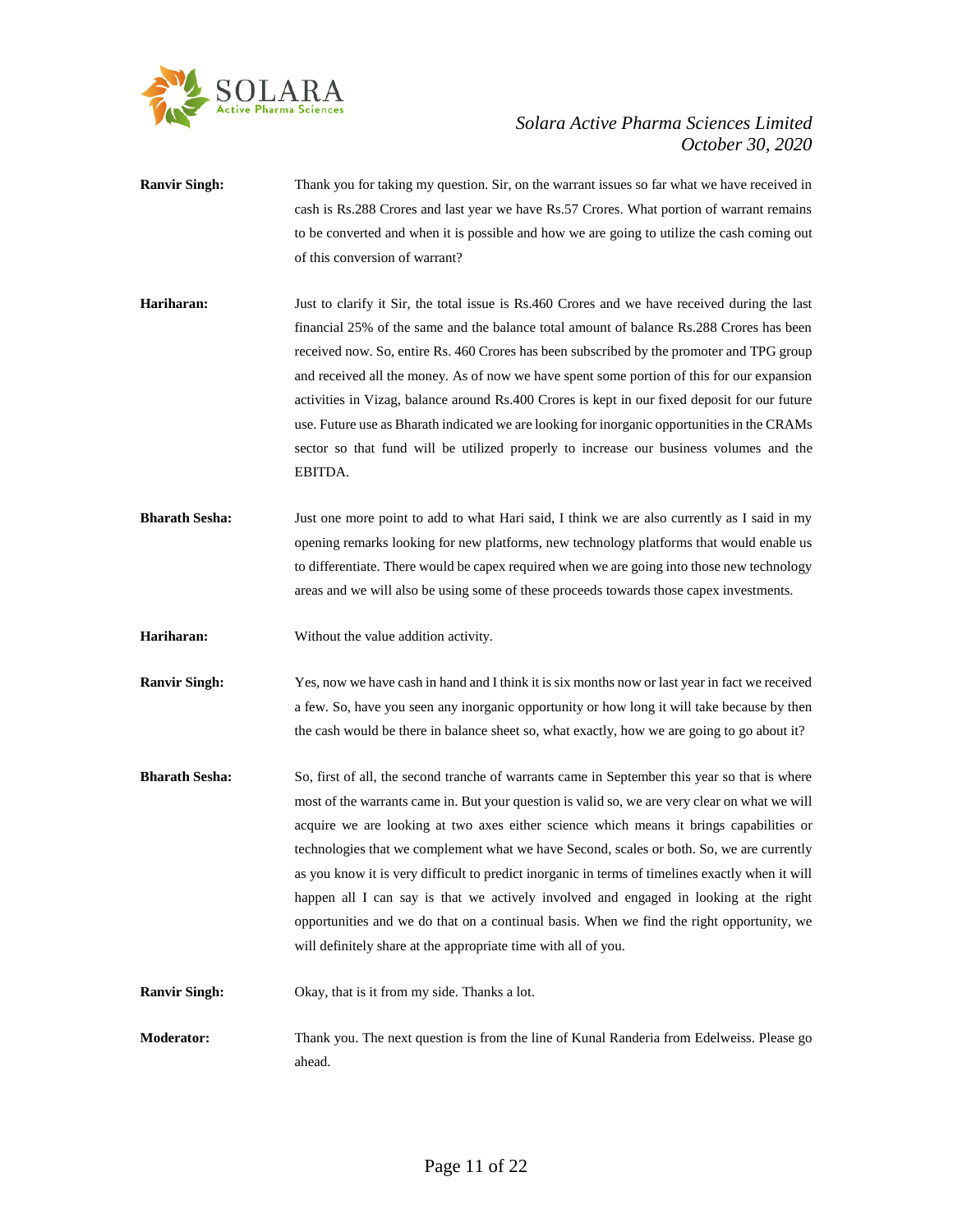

| <b>Kunal Randeria:</b> | Hi! Good afternoon. Just more of the clarification, Bharath in your opening remarks did you<br>mention something that within four quarters Vizag facility will run at optimum utilization?                                                                                                                                                                                                                                                                                                                                                                                                                                                                                                                                                                                                                                                                                                                                                                                                                                           |
|------------------------|--------------------------------------------------------------------------------------------------------------------------------------------------------------------------------------------------------------------------------------------------------------------------------------------------------------------------------------------------------------------------------------------------------------------------------------------------------------------------------------------------------------------------------------------------------------------------------------------------------------------------------------------------------------------------------------------------------------------------------------------------------------------------------------------------------------------------------------------------------------------------------------------------------------------------------------------------------------------------------------------------------------------------------------|
| <b>Bharath Sesha:</b>  | I have answered a question to that effect saying that we are ramping up and we expect within<br>four quarters it will be at optimal utilization.                                                                                                                                                                                                                                                                                                                                                                                                                                                                                                                                                                                                                                                                                                                                                                                                                                                                                     |
| <b>Kunal Randeria:</b> | Right, then what would your plans be, again we probably would run short of capacity. How<br>should we look forward for the next two year to three years in terms of capacity?                                                                                                                                                                                                                                                                                                                                                                                                                                                                                                                                                                                                                                                                                                                                                                                                                                                        |
| <b>Bharath Sesha:</b>  | That is a good question. So, as I shared earlier, we are also building a phase II in Vizag which<br>is multipurpose facility where we can do multiple products on campaign basis that is going<br>to augment our capacity. I also said about acquiring land adjoining our Mysore facility where<br>we will again upgrade our quality systems in Mysore and we will also look at making suitable<br>investments there to expand capacity. I do not see us having any issues with regards to getting<br>capacity available to support growth that we are very clear on and we have got plan towards<br>achieving this thing. We are also doing I mean in our regular capex we do regular<br>debottlenecking every year that significantly adds also to our capacities and we do that on an<br>ongoing basis across all our facilities. So, that will also contribute incremental capacity in<br>addition to the two points that I mentioned in terms of addition of infrastructure for more<br>capacities to come in the coming years. |
| <b>Kunal Randeria:</b> | Right, and in one of the previous calls you had mentioned that the gross block for the Vizag<br>facility would be around Rs.200 Crores. So, would be fair to assume that may be in a year,<br>year and half time Vizag itself would be generating around Rs.350 Crores kind of revenue?                                                                                                                                                                                                                                                                                                                                                                                                                                                                                                                                                                                                                                                                                                                                              |
| Hariharan:             | Yes, that is what we are hopeful Sir, correct.                                                                                                                                                                                                                                                                                                                                                                                                                                                                                                                                                                                                                                                                                                                                                                                                                                                                                                                                                                                       |
| <b>Kunal Randeria:</b> | Fair enough, my second question is on the gross margins. I mean in the last couple of years<br>your gross margin has expanded very sharply and you said that it is not the price, but the<br>product mix which has driven it. Do not you think that there is a risk that exists may be a<br>couple of years down the line that the gross margins could again come under pressure when<br>the product mix changes?                                                                                                                                                                                                                                                                                                                                                                                                                                                                                                                                                                                                                    |
| <b>Bharath Sesha:</b>  | We are continuously working on to make sure, we can mitigate that risk and that is why we<br>introduced margin profiles of new products at a different level. We continue to work on the<br>Solara efficiency machine that continues to deliver cost efficiencies and cost improvements.<br>So, we are acutely aware of such a risk and that is there in every business not just for us and<br>we have constantly on the ball when it comes to planning for such an eventuality and<br>mitigating it before it comes. So, that is on our radar and we do that on a continual basis.                                                                                                                                                                                                                                                                                                                                                                                                                                                  |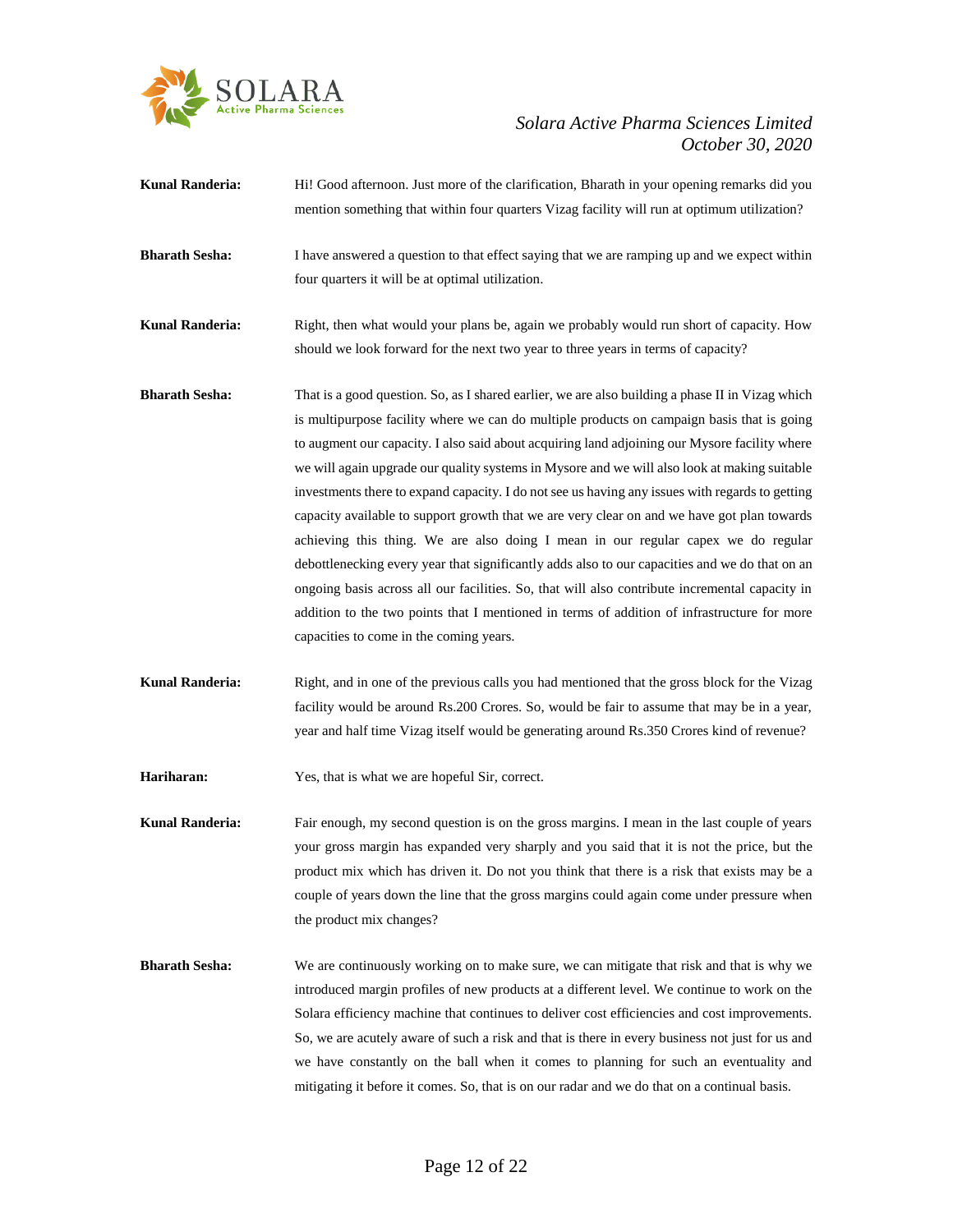

| <b>Kunal Randeria:</b> | Right, and one more question. Have you seen any kind of pressure on KSM prices?                                                                                                                                                                                                                                                                                                                                                                                                                                                                                                                                                                                                                                          |
|------------------------|--------------------------------------------------------------------------------------------------------------------------------------------------------------------------------------------------------------------------------------------------------------------------------------------------------------------------------------------------------------------------------------------------------------------------------------------------------------------------------------------------------------------------------------------------------------------------------------------------------------------------------------------------------------------------------------------------------------------------|
| <b>Bharath Sesha:</b>  | Again, on a general basis they are stable, on and off we see some variation in some KSM's<br>but on a general basis they are stable.                                                                                                                                                                                                                                                                                                                                                                                                                                                                                                                                                                                     |
| Hariharan:             | But on the solvents in the domestic market we have seen some increase in the price.                                                                                                                                                                                                                                                                                                                                                                                                                                                                                                                                                                                                                                      |
| <b>Kunal Randeria:</b> | Okay, your gross margin is fairly resilient so I was just wondering whether the impact is yet<br>to be seen or you already cushioned the impact?                                                                                                                                                                                                                                                                                                                                                                                                                                                                                                                                                                         |
| <b>Bharath Sesha:</b>  | No, we have mitigated it wherever we can with improved yields and efficiencies at the plant<br>operating levels. So, that is what we do on a continuous basis so, that is factored in.                                                                                                                                                                                                                                                                                                                                                                                                                                                                                                                                   |
| <b>Kunal Randeria:</b> | Thanks a lot for taking my questions and all the best.                                                                                                                                                                                                                                                                                                                                                                                                                                                                                                                                                                                                                                                                   |
| <b>Moderator:</b>      | Thank you. The next question is from the line of Ankush Mahajan from Axis Securities.<br>Please go ahead.                                                                                                                                                                                                                                                                                                                                                                                                                                                                                                                                                                                                                |
| Ankush Mahajan:        | Sir, congrats for good set of numbers. So, as we see that we have one of the highest gross<br>margin in the industry so, just trying to understand what the reasons behind it are and, in this<br>quarter, if you see the other API players I can say the industry and most of them their gross<br>margin has shrunk basically that is on the lower side. So, how we can say and according to<br>them that in the first quarter there was surge in API prices, but it is now stable in the second<br>quarter. So, just trying to understand Sir, why our gross margins are very sustainable and<br>what is the reason they are the highest in the industry?                                                              |
| <b>Bharath Sesha:</b>  | Yes, as I said the two drivers are basically efficiency machine that we have continues to work<br>on cost improvements. New products, existing products, our mindset is one of looking at cost<br>efficiency daily, that continues to yield benefits. The second is that, our growth has been<br>through very good utilization of our capacities allocating them to more in demand and higher<br>margin products we see that also as a contributing factor. So, stable, positive pricing<br>environment, good allocation of capacities to products that are higher in margins and in<br>demand coupled with our efficiency machine all three together is why we continue to see<br>very strong gross margin performance. |
| Hariharan:             | And also, our negotiation with the suppliers, especially the intermediates or KSM's we are<br>able to achieve price reduction also in our KSM's.                                                                                                                                                                                                                                                                                                                                                                                                                                                                                                                                                                         |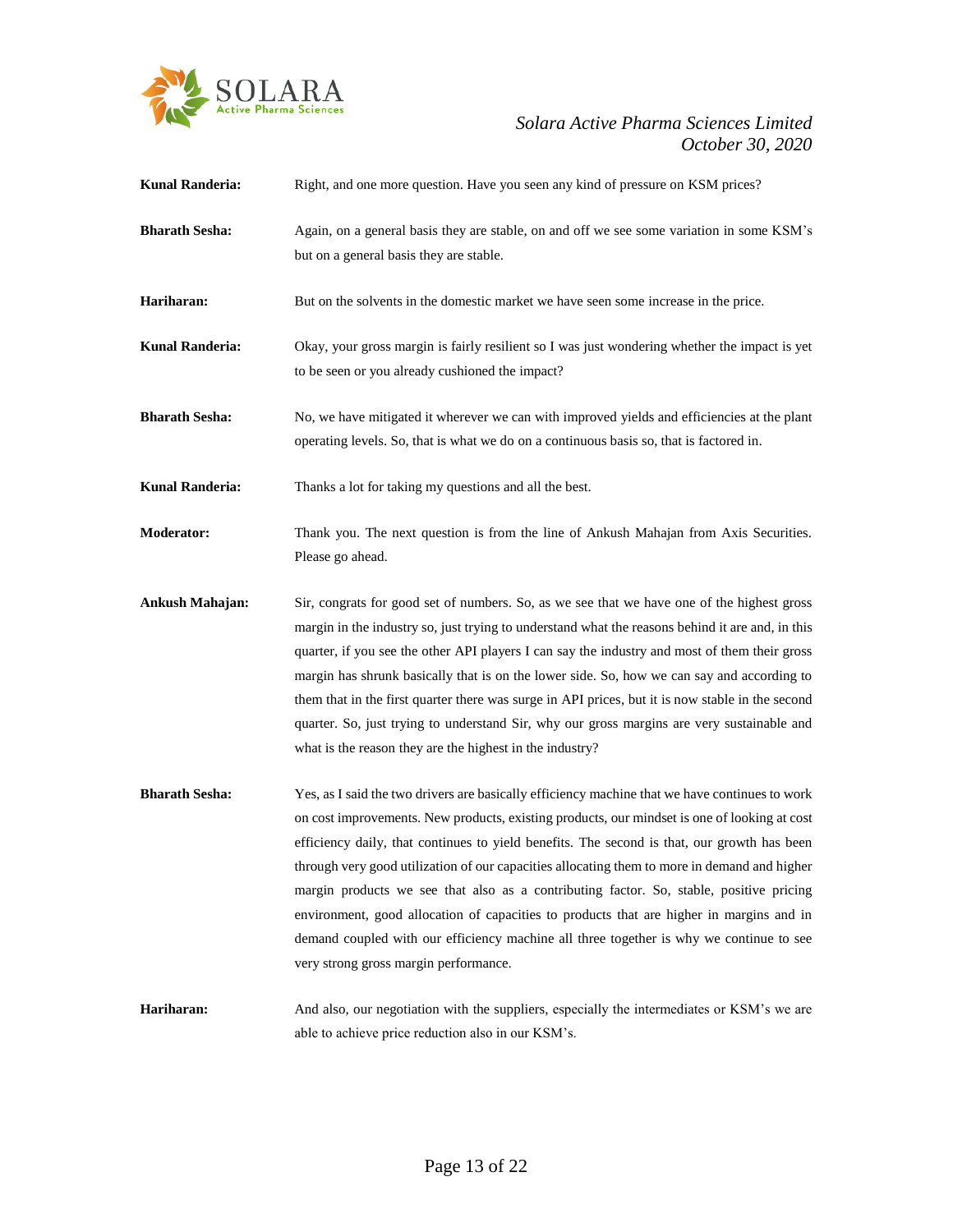

- **Ankush Mahajan:** Okay, Sir we are guiding now 25% to 30% growth for this year, but in the first half the average growth is 10%. So, can we achieve more than 30% growth, what kind of the growth in the second half that we are looking?
- **Bharath Sesha:** So guidance of 30% plus on revenue we are quite comfortable to say that that is what we are going to deliver.
- **Ankush Mahajan:** But sir, still in this first half we have achieved only 10% of growth?

**Bharath Sesha:** Yes, as I said in my opening remarks the growth will come from three factors, Vizag coming on stream will contribute significantly. Base products we see continued momentum and we have increased our share of wallet with customers that will remain the same and new products will start as I said there are some demand patterns that we saw lower sale of new products in terms of percentage of revenue in Q2 that will normalize. So, all three factors will enable us to deliver what we have guided which is 30% plus revenue growth year-on-year.

- **Ankush Mahajan:** Sir, can you throw some light on the Ranitidine and what are the new products that we have launched in the first half?
- **Bharath Sesha:** So, on Ranitidine as we are all aware that we work with the authorities they have issued new guidelines on Nitrosamines on a general basis which we are adopting and following. Ranitidine currently we do not sell for the US market there are couple of other markets that still have opportunity for us to sell Ranitidine, which we do in consultation with our customers taking all the quality precautions in place. So, that is the answer on Ranitidine. In terms of other products other drivers that we have done in terms that continues to be what I guided earlier we see good demand picture for that also going forward.
- **Ankush Mahajan:** So, how many new products that we had launched in the first half?

**Bharath Sesha:** So, two DMFs we have filed in the first half, that is the two new DMFs that we have filed and when you say product launches I am trying to understand what do you mean by that?

**Ankush Mahajan:** I mean any new product that we have launched?

- **Bharath Sesha:** So, we continuously enter new markets with existing products and we continuously do that and in terms of new filings we have done two new filings and two new products we have done validations sales in the first half so that kind of what we have done in the first half.
- **Ankush Mahajan:** So, can I get the name of new products?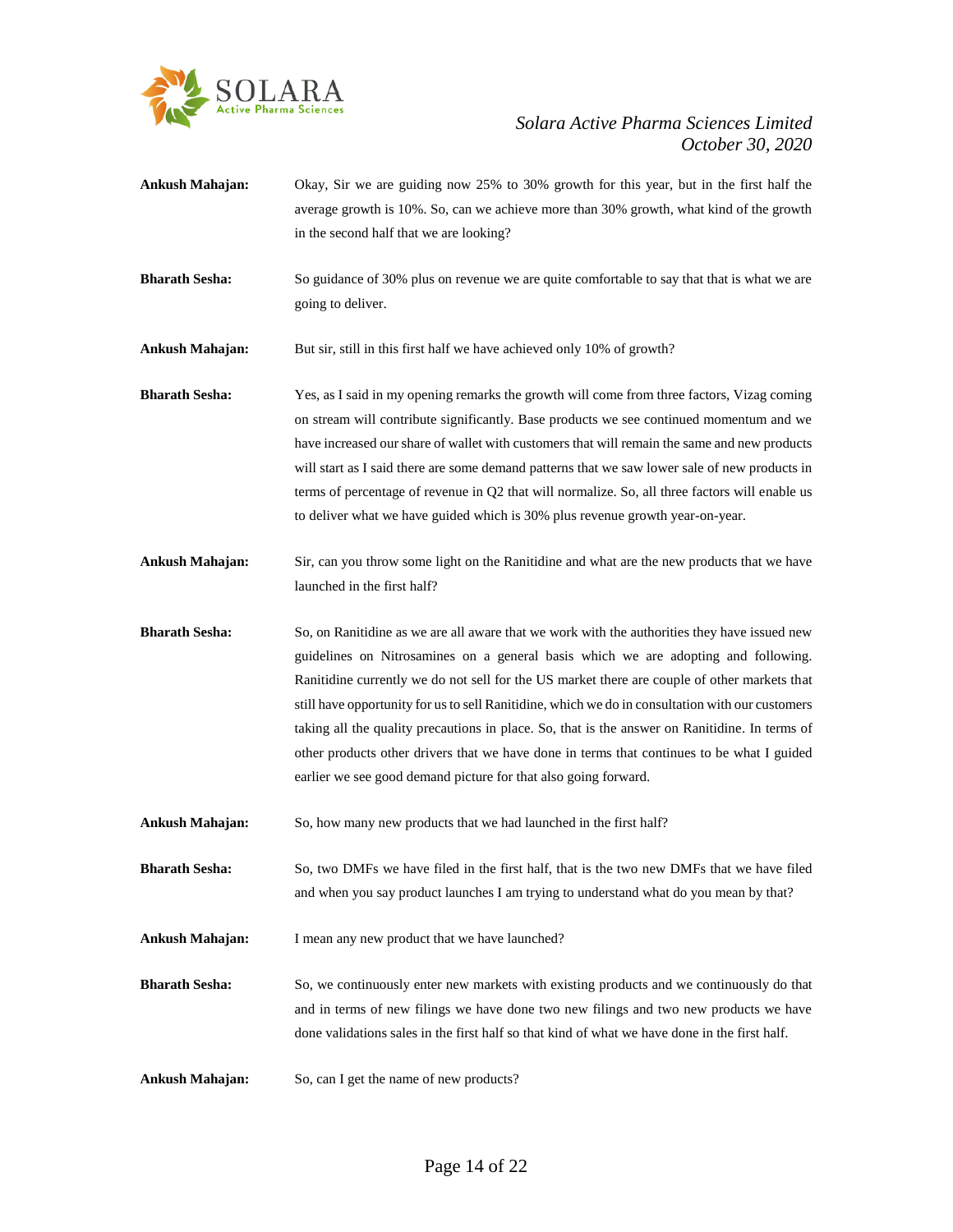

| <b>Bharath Sesha:</b>  | We specifically do not mention product names here so.                                                                                                                                                                                                                                                                                                                                                                                                                                                                                                                                                                                                                                                                                                 |
|------------------------|-------------------------------------------------------------------------------------------------------------------------------------------------------------------------------------------------------------------------------------------------------------------------------------------------------------------------------------------------------------------------------------------------------------------------------------------------------------------------------------------------------------------------------------------------------------------------------------------------------------------------------------------------------------------------------------------------------------------------------------------------------|
| Ankush Mahajan:        | Sir, how is the prices for Ibuprofen last six months?                                                                                                                                                                                                                                                                                                                                                                                                                                                                                                                                                                                                                                                                                                 |
| <b>Bharath Sesha:</b>  | As I said, I do not want to get into specific product details but again our Ibuprofen is strong<br>based on our long-term agreements with customers, three decades of experience that we have<br>in this product, so we are positive of the Ibuprofen business.                                                                                                                                                                                                                                                                                                                                                                                                                                                                                       |
| Ankush Mahajan:        | Sir, IOL and Granules their gross margins have really shrunken in Ibuprofen I think they have<br>also one of the Ibuprofen revenue composition so any specific reasons our gross margins are<br>higher, and their gross margins are on the lower side?                                                                                                                                                                                                                                                                                                                                                                                                                                                                                                |
| <b>Bharath Sesha:</b>  | You would appreciate that we cannot comment on other company's performance or results,<br>we can talk only on our business model which I have shared with you in terms of Ibuprofen.                                                                                                                                                                                                                                                                                                                                                                                                                                                                                                                                                                  |
| Ankush Mahajan:        | Thank you Sir. That is all from my side.                                                                                                                                                                                                                                                                                                                                                                                                                                                                                                                                                                                                                                                                                                              |
| <b>Moderator:</b>      | Thank you. The next question is from the line of Ashish Thakkar from Motilal Oswal. Please<br>go ahead.                                                                                                                                                                                                                                                                                                                                                                                                                                                                                                                                                                                                                                               |
| <b>Ashish Thakkar:</b> | Thanks for the opportunity. Since the last six months to eight months during this COVID<br>times, did we see any tectonic shift in the region wise business that is coming to us?                                                                                                                                                                                                                                                                                                                                                                                                                                                                                                                                                                     |
| <b>Bharath Sesha:</b>  | So, tectonic is a big word so let me not use that word but yes we have seen the shift in business<br>I mean part of our growth in the regulated markets space comes also from supply chain de-<br>risking of our customers and put into the context we do not need a tectonic shift necessarily<br>out of China or another country for us to grow the API business. Incremental shifts are<br>sufficient because we offer something in terms of reliability, long-term sustainability,<br>credibility, peace of mind that I think is sufficient for us to grow our business significantly.<br>Tectonic is a strong word as I have said but from our perspective we have seen a healthy shift<br>and it is increasing and it is strong and widespread. |
| <b>Ashish Thakkar:</b> | Okay and your venture like you are putting more things like you also have said that you want<br>to expand deeper into the CRAMs part of your business, so at any point in time since you<br>have a strong backward integration on the API side, would you be also comfortable going<br>into the agro-chemical side of it?                                                                                                                                                                                                                                                                                                                                                                                                                             |
| <b>Bharath Sesha:</b>  | No, that is not in the scope currently, so we are not considering that.                                                                                                                                                                                                                                                                                                                                                                                                                                                                                                                                                                                                                                                                               |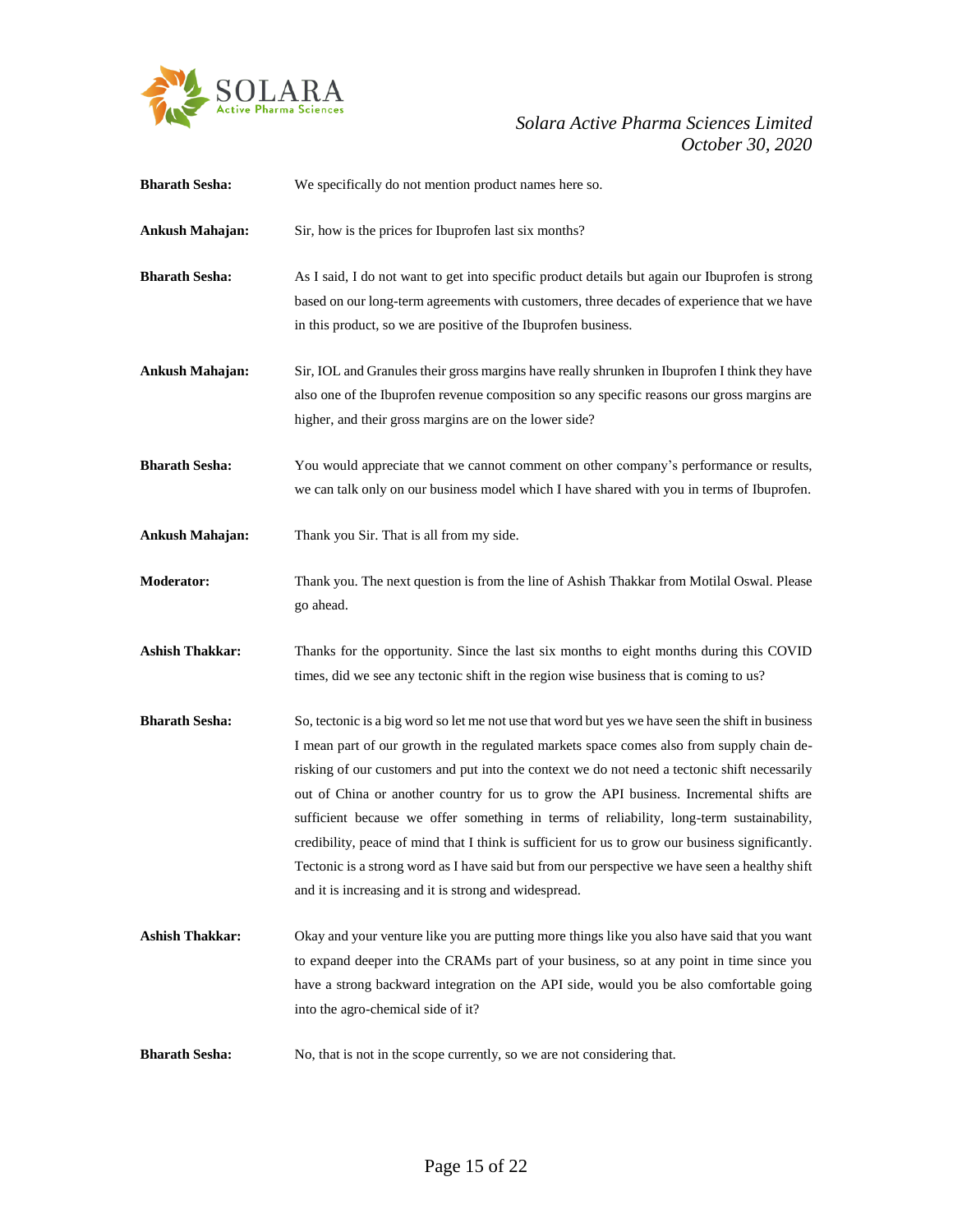

| Ashish Thakkar:        | So, just last one question, again on Ibuprofen, so you know obviously Vizag new capacity is<br>coming up, so is it incrementally for a new customer or these are for the current clients?                                                                                                                                                                                                    |
|------------------------|----------------------------------------------------------------------------------------------------------------------------------------------------------------------------------------------------------------------------------------------------------------------------------------------------------------------------------------------------------------------------------------------|
| <b>Bharath Sesha:</b>  | Both. So, we will be able to support increased volumes from our current customers which has<br>been a longstanding demand from them, that they need more capacity from us so we will be<br>able to fulfill that and we also are going to target quite some new customers and we are<br>already successful in the first few markets where we have addressed these opportunities. So,<br>both. |
| Ashish Thakkar:        | So, what is happening in this market because almost all three to four players based out of<br>India, all are expanding their capacities, so is someone moving out of the market in the global<br>markets, what is happening really?                                                                                                                                                          |
| <b>Bharath Sesha:</b>  | As I said, assuming you are asking for Ibuprofen so let me not get into who is leaving or who<br>is entering, we are strong with our position, we are clear about where we will grow and who<br>we will grow with and we are secure about that and we are positive about doing that in the<br>coming years.                                                                                  |
| <b>Ashish Thakkar:</b> | So, you are positive that your capacities will be sold out, right?                                                                                                                                                                                                                                                                                                                           |
| <b>Bharath Sesha:</b>  | Yes, that is the plan.                                                                                                                                                                                                                                                                                                                                                                       |
| Ashish Thakkar:        | Okay. Fair enough. Thank you so much and best of luck.                                                                                                                                                                                                                                                                                                                                       |
| <b>Moderator:</b>      | Thank you. The next question is from the line of Saket Malhotra from Beta 2 Alpha. Please<br>go ahead.                                                                                                                                                                                                                                                                                       |
| <b>Saket Mehrotra:</b> | Thanks, so much Bharath. Great set of numbers. My first question is more to do with the<br>CDMO and CRAMs space, so while I understand that Solara is focused on CRAMs and your<br>parent side is more towards CDMO, so do we see any potential conflict in the business or<br>will it be more to do with sale a synergies between the two companies.                                        |
| Bharath Sesha          | We do not see any conflicts in business models what strides is in, we are doing the CRAMs<br>business and we do not see any conflict there.                                                                                                                                                                                                                                                  |
| <b>Saket Mehrotra:</b> | Okay. In terms of DMF filing, I saw that one of the DMF that we filed in H1 is related to the<br>renal care, so are we seeing like lot of interest globally or do we plan to commercialize this<br>in the domestic market as well?                                                                                                                                                           |
| <b>Bharath Sesha:</b>  | Sorry, can you say the name of the product again, I missed it.                                                                                                                                                                                                                                                                                                                               |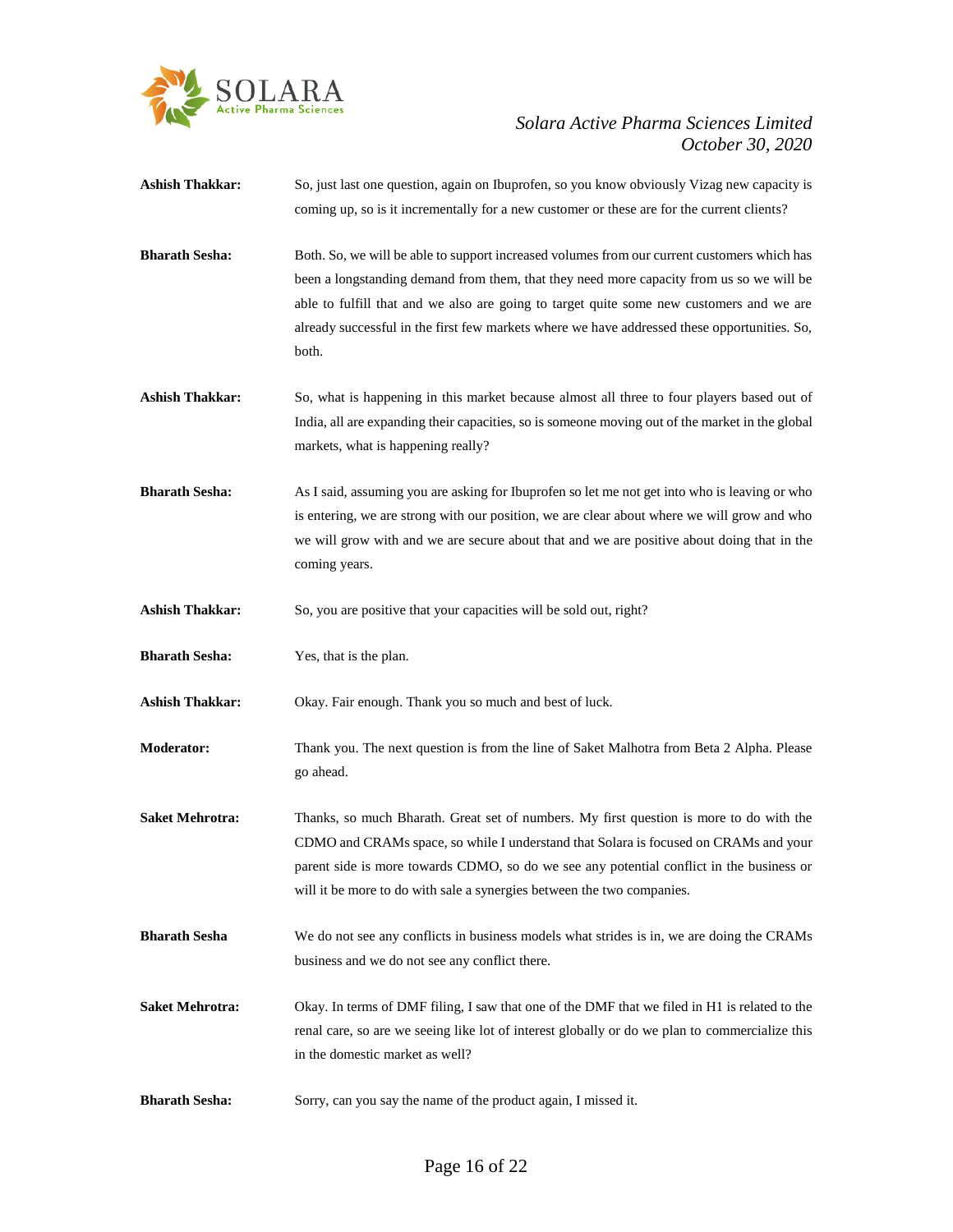

- **Saket Mehrotra:** So, in terms of the DMF filing that we have done in H1, one of the products that I can see is Sucroferric Oxyhydroxide which I believe has an application in renal care, so are we seeing a lot of interest globally or do we plan to commercialize this, what I basically want to know is what is the sense between the domestic and the global market?
- **Bharath Sesha:** It is a strong product globally and in the regulated market it is a very strong product and that is what made us chose that product in our pipeline, so we are bullish about the demand that our product will generate in the coming years.
- **Saket Mehrotra:** Okay and in terms of the domestic demand do you see any potential application here?
- **Bharath Sesha:** I think that is a question which need to be answered by our formulation customers but from our perspective we see a strong demand for it particularly in the regulated markets and we have had discussions with our customers where there is interest to take this to the market.
- **Saket Mehrotra:** Okay. While you have answered this question earlier on the potential inorganic targets but given the whole uncertainty right now we are seeing a lot of businesses close, we are also seeing a lot of API businesses really stepping the pedal in terms of increasing their market share, so like is there a timeline that okay within the end of this year or may be early next year we will be able to do that because obviously we also have the cash on books as of now, so do you have any sense in terms of a timeline for this?
- **Bharath Sesha:** Difficult to predict as I said it is one of our key strategic priority so we spend lot of quality time on it and we are very engaged with it. I do not want to have a guess about timeline from this and I am sure you would appreciate that.
- **Saket Mehrotra:** Sure, and finally little to do with the financial house-keeping. I can see there was an ICD which was of around Rs.50 Crores which was repaid back in September, so going forward do we see this happening again or can we see that okay these practices more or less can stop?
- **Hariharan:** Just to clarify this was approved by the board during March and it was repaid during the June itself and we have clarified in the last conference call or last quarter press release and there is no other ICD given subsequently.
- **Saket Mehrotra:** Okay. I was coming more from the point that in terms of the cash flow I could see in your cash flow statement for September there was a repayment so that is where I was coming from?
- **Hariharan:** That is correct. In the June quarter press release itself we have clarified that this has been received before June itself and it was specific purpose given and we got it back and there is no more transaction like this in the near future.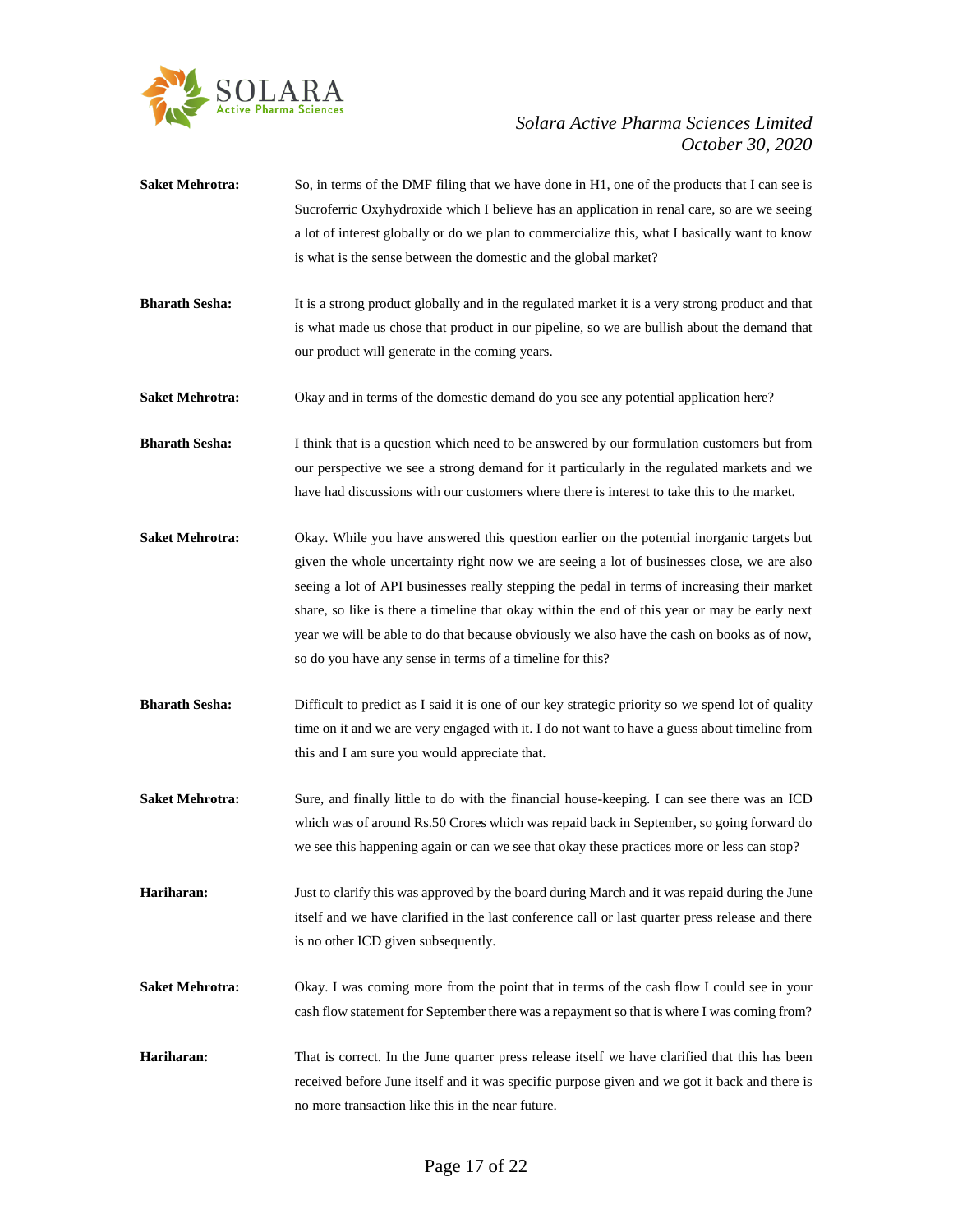

| <b>Saket Mehrotra:</b> | Okay. Thanks a lot.                                                                                                                                                                                                                                                                                                                                                                                                                                                       |
|------------------------|---------------------------------------------------------------------------------------------------------------------------------------------------------------------------------------------------------------------------------------------------------------------------------------------------------------------------------------------------------------------------------------------------------------------------------------------------------------------------|
| Moderator:             | Thank you. The next question is from the line of Amar More from AlfAccurate. Please go<br>ahead.                                                                                                                                                                                                                                                                                                                                                                          |
| <b>Amar More:</b>      | Sir, few clarifications, most of my questions are answered. Sir, you indicated that the gross<br>margins range which we are comfortable with is in the range of 50% plus or minus 2%.                                                                                                                                                                                                                                                                                     |
| <b>Bharath Sesha:</b>  | Mid 50s plus minus 2%.                                                                                                                                                                                                                                                                                                                                                                                                                                                    |
| Hariharan:             | To clarify 53% plus or minus 2%, am I right?                                                                                                                                                                                                                                                                                                                                                                                                                              |
| <b>Bharath Sesha:</b>  | Yes, mid 50 is what we have guided to last time also we said plus or minus 2% from where<br>we were so we are saying mid-50 plus or minus 2% is what we are looking as a threshold.                                                                                                                                                                                                                                                                                       |
| <b>Amar More:</b>      | Okay and secondly Sir now after the phase 2, what are our plans for the capex?                                                                                                                                                                                                                                                                                                                                                                                            |
| <b>Bharath Sesha:</b>  | So, as I said we have acquired land in Mysore that will be something that we will look at in<br>terms of making further investments for the technology platforms that we are developing<br>now, we will have to invest capex and we are currently in the process of evaluating location<br>and type of capex that is needed. These are exciting new technology platforms that we are<br>developing so that will also warrants some investments from us in terms of capex. |
| <b>Amar More:</b>      | Okay but then any numbers Sir for the same?                                                                                                                                                                                                                                                                                                                                                                                                                               |
| <b>Bharath Sesha:</b>  | No, we are still in the evaluation phase and once we finalize that, we will definitely guide<br>accordingly.                                                                                                                                                                                                                                                                                                                                                              |
| <b>Amar More:</b>      | Okay and Sir in this particular quarter, most of the growth was driven by the volume but any<br>breakup of the volume and pricing growth I mean how much would have come from the<br>pricing in this particular quarter?                                                                                                                                                                                                                                                  |
| <b>Bharath Sesha:</b>  | So, we would leave it as we guided in terms of the total revenue and we have said most of its<br>volume and typically not splitting it between the two at this stage.                                                                                                                                                                                                                                                                                                     |
| <b>Amar More:</b>      | Okay. Thank you, Sir.                                                                                                                                                                                                                                                                                                                                                                                                                                                     |
| <b>Moderator:</b>      | Thank you. The next question is from the line of Deepak Mehta, an individual investor. Please<br>go ahead.                                                                                                                                                                                                                                                                                                                                                                |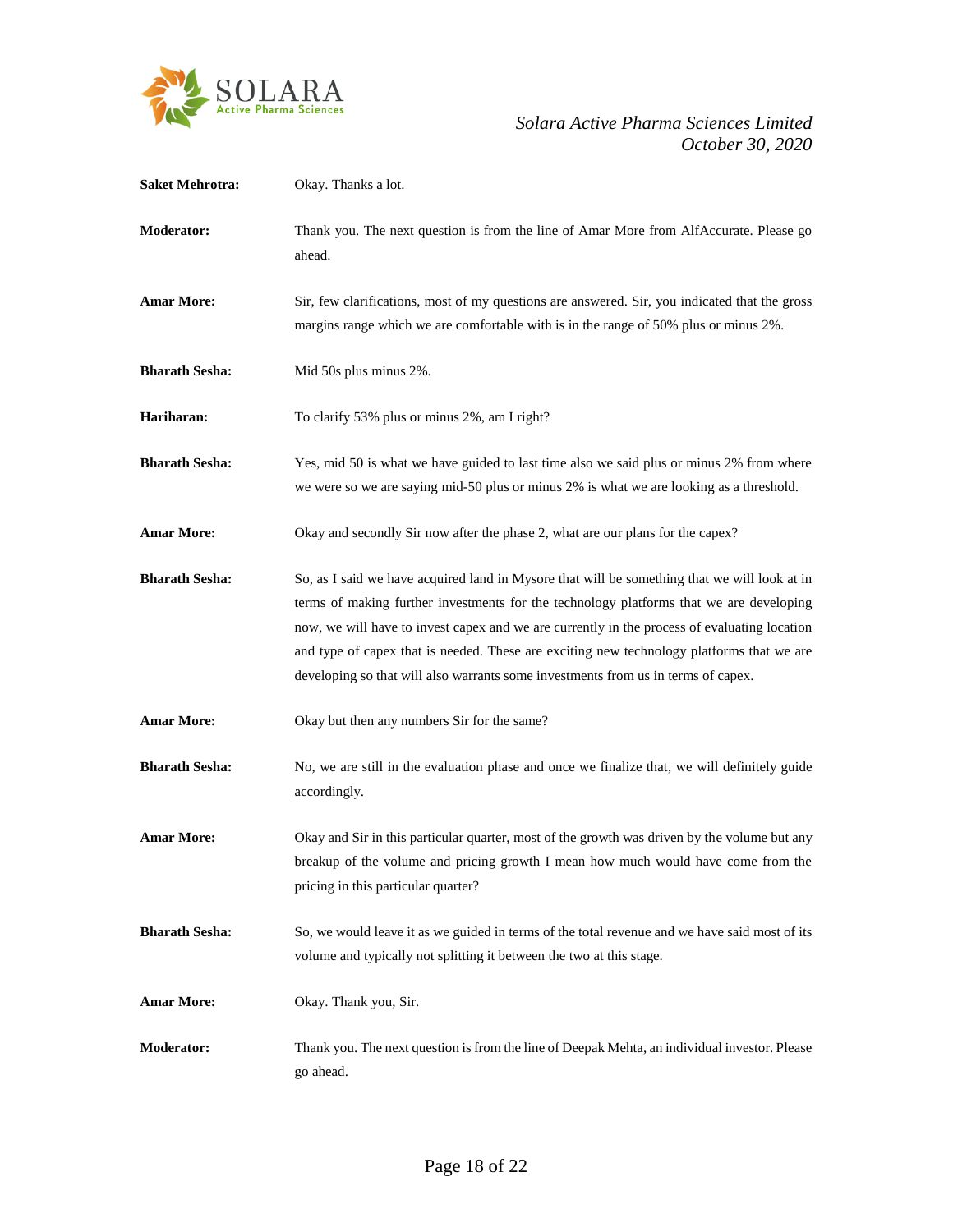

- **Deepak Mehta:** Good afternoon Sir. Great set of numbers and congratulations once again. So, my question will be around gross margin only. So, if you see right now we are expecting 50% around gross margin, so our new facility in Vizag, which is more advanced and I think there will be more cost optimization so what we can expect gross margin from this new capacity plant?
- **Bharath Sesha:** So, as we said overall I mean I will not comment specifically on our facility but overall as I said that mid-50s plus or minus 2% is what we are aiming for in terms of gross margin levels and your point is very valid as this facility gets better utilized we will see an increase in the margins for the particular facility, but that is the general comment and we would not like to specifically mention gross margin per facility but overall as a company this is what we would guide at.
- **Deepak Mehta:** Okay and my last question would be around the demand from outside of US market, how is the demand from some big pharma company from Europe and Japan?
- **Bharath Sesha:** We see very strong demand, Japan we are doing very well, we see strong demand. Korea we are doing very well, we see strong demand. Europe, we have done well. So, yes across the board in the regulated space we see strong demand as I said earlier this whole de-risking of supply chain has provided us opportunities with our key customers to do more with them and that is also what we see in terms of both demand and our revenue growth.
- **Deepak Mehta:** Okay. Thank you so much and best wishes for the coming year.
- **Moderator:** Thank you. The next question is from the line of Palak Agarwal, an individual investor. Please go ahead.
- **Palak Agarwal:** Sir, do you see any API price disruption from China again and what are the price difference level in China and India for the same?
- **Bharath Sesha:** It is very difficult to answer that one at a broad basis generally the fact that we are growing revenue on increasing share wallet competing with other API players tell us that we are at a good pricing level and I think more and more we should evaluate pricing not as a standalone metrics, but balance pricing and reliability, which is what our customers are increasingly doing so the metrics of reliability pricing we are well positioned as Solara and we will continue to be extremely well positioned on that. Prices of our competitors I cannot comment on but generally from our perspective we are very comfortable with this metrics between the liability and the pricing.

**Palak Agarwal:** Thank you.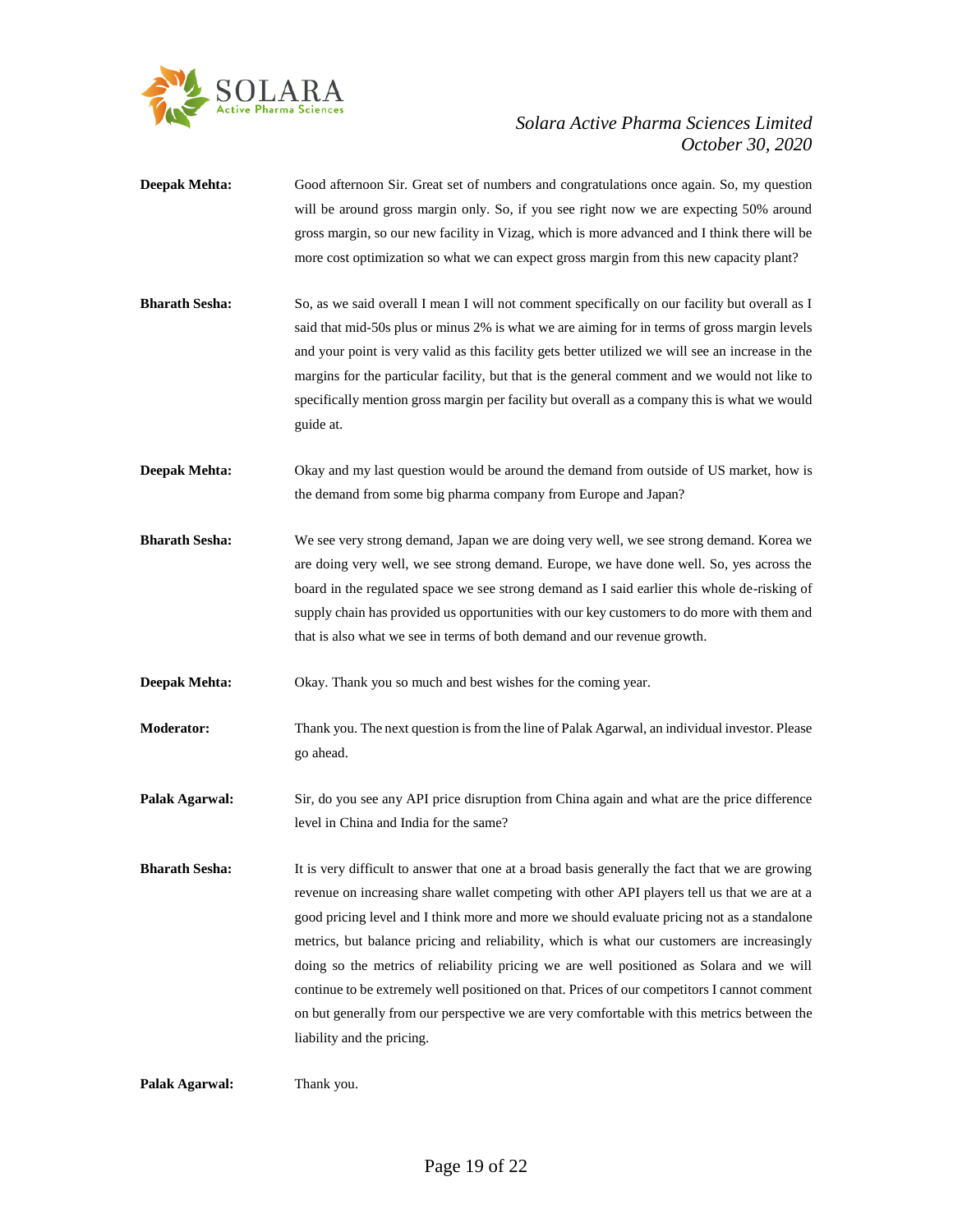

| <b>Moderator:</b>     | Thank you. The next question is from the line of Vaibhav, an individual investor. Please go<br>ahead.                                                                                                                                                                                                                                                                                                                                                                                                                                                                                                                                                                                                              |
|-----------------------|--------------------------------------------------------------------------------------------------------------------------------------------------------------------------------------------------------------------------------------------------------------------------------------------------------------------------------------------------------------------------------------------------------------------------------------------------------------------------------------------------------------------------------------------------------------------------------------------------------------------------------------------------------------------------------------------------------------------|
| Vaibhav:              | Sir, Vizag we had about Rs.250 Crore as the total capex between phase 1 and phase 2, correct?                                                                                                                                                                                                                                                                                                                                                                                                                                                                                                                                                                                                                      |
| <b>Bharath Sesha:</b> | Yes.                                                                                                                                                                                                                                                                                                                                                                                                                                                                                                                                                                                                                                                                                                               |
| Vaibhav:              | So, going by it 1.7 the asset turnover ratio, at a full capacity it should around 425?                                                                                                                                                                                                                                                                                                                                                                                                                                                                                                                                                                                                                             |
| Hariharan:            | Just wanted to clarify the investment is in two phase the multipurpose plant and the dedicated<br>plant for the large volume product so at this stage the large volume plant is ready, the<br>multipurpose plant is just getting commissioned. It will get commissioned during the March<br>of this current financial year. So, next year the revenue growth is only for the big plant that<br>will be there, the multipurpose plant it will take place in FY2023.                                                                                                                                                                                                                                                 |
| Vaibhav:              | What will be the total capex for the current Phase 1?                                                                                                                                                                                                                                                                                                                                                                                                                                                                                                                                                                                                                                                              |
| Hariharan:            | Rs.180 Crores.                                                                                                                                                                                                                                                                                                                                                                                                                                                                                                                                                                                                                                                                                                     |
| Vaibhav:              | Got it. Lastly, can you give some sort of guidance on FY2022 revenue and margins, ballpark?                                                                                                                                                                                                                                                                                                                                                                                                                                                                                                                                                                                                                        |
| <b>Bharath Sesha:</b> | We will come back to you on that, at this stage we do not have anything to add on that.                                                                                                                                                                                                                                                                                                                                                                                                                                                                                                                                                                                                                            |
| Hariharan:            | We are focusing on delivering the current year commitment.                                                                                                                                                                                                                                                                                                                                                                                                                                                                                                                                                                                                                                                         |
| Vaibhav:              | Got it. Sir, any sort of color on CRAMs like when, what kind of revenues we have or we yet<br>to start and if that is the case then you know by when we can start delivering?                                                                                                                                                                                                                                                                                                                                                                                                                                                                                                                                      |
| <b>Bharath Sesha:</b> | So, CRAMs already forms I mean as we guided before somewhere close to the 10% of our<br>revenue already comes from CRAMs. I do not want to say specific numbers in terms of<br>growth etc., because it is an incubation business, we are developing it, we are focusing on the<br>right things, getting the right customer base, getting the right number of enquiries, working<br>with the right customers in terms of the right product etc., so I am not going to give you<br>specific number but I can say that it is tracking really well, we are adding new customers<br>every quarter, we are adding our enquiry basket every quarter and we are quite happy with<br>the way it is tracking for the future. |
| Vaibhav:              | Sure Sir. What is the gestation period like when you add a customer like how much time do<br>you think it takes normally to start the revenue?                                                                                                                                                                                                                                                                                                                                                                                                                                                                                                                                                                     |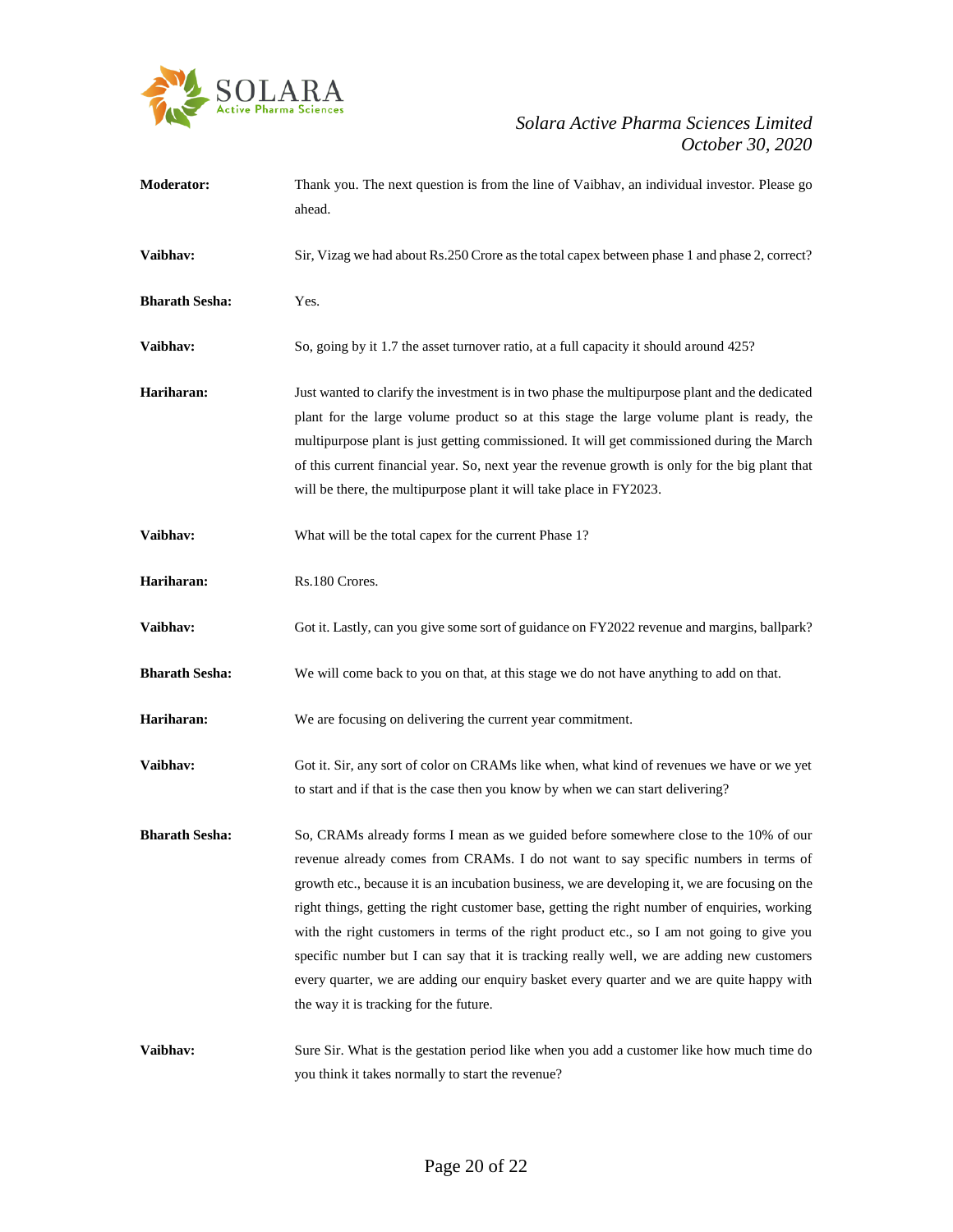

| <b>Bharath Sesha:</b>  | Six months to nine months.                                                                                                                                                                                                                                                                                                                                                                                                                                                                                                                                                                                                                                 |
|------------------------|------------------------------------------------------------------------------------------------------------------------------------------------------------------------------------------------------------------------------------------------------------------------------------------------------------------------------------------------------------------------------------------------------------------------------------------------------------------------------------------------------------------------------------------------------------------------------------------------------------------------------------------------------------|
| Vaibhav:               | Which tells me that probably next year we should see more revenues from CRAMs.                                                                                                                                                                                                                                                                                                                                                                                                                                                                                                                                                                             |
| <b>Bharath Sesha:</b>  | Yes, that should be case.                                                                                                                                                                                                                                                                                                                                                                                                                                                                                                                                                                                                                                  |
| Vaibhav:               | Thank you.                                                                                                                                                                                                                                                                                                                                                                                                                                                                                                                                                                                                                                                 |
| <b>Moderator:</b>      | Thank you. We move onto the next question that is from the line of Alankar Garude from<br>Macquarie Group. Please go ahead.                                                                                                                                                                                                                                                                                                                                                                                                                                                                                                                                |
| <b>Alankar Garude:</b> | Thanks for the follow up. Sir, you mentioned about Mysore and acquisition of further land<br>there, so just wanted to get some clarification as far as what are the backward integration plan<br>because Mysore is an intermediate facility right so I am assuming the expansion also would<br>be on the intermediate side?                                                                                                                                                                                                                                                                                                                                |
| <b>Bharath Sesha:</b>  | The answer is we are potentially looking at both APIs and intermediates there and that is why<br>we are upgrading the quality system to world class standards in Mysore. As you rightly<br>pointed out Alankar, we are looking, and we continuously look at wherever there is a strategic<br>need to backward integrate we will do that and we will have the capability to do that in<br>Mysore and Mysore we also expect will make APIs for us, so it is both that we will do there.                                                                                                                                                                      |
| <b>Alankar Garude:</b> | Understood. The second question is Sir, the changes which happened yesterday on the PLI<br>scheme, would we be more open to looking at this scheme after these changes or these<br>changes do not change our plans at all?                                                                                                                                                                                                                                                                                                                                                                                                                                 |
| Hariharan:             | We are already looking at this even before this amendment what best can be done, we are in<br>the process evaluating the same and we will be filing our application before the due date and<br>the amendment made is a very good amendment and it will also support us to look further<br>products in the basket. They reduce threshold limit for the certain products for the investment<br>so there are some pipeline products which we are currently looking at it and we will be making<br>proper decision during the next week and then we will be completing the application before<br>due date by end November. It is a good government initiative. |
| <b>Alankar Garude:</b> | Okay and the last question from my side, globally most CRAMs companies have seen a<br>significant increase in the valuations for the last may be six months to seven months, can it<br>be an impediment for our acquisition plans?                                                                                                                                                                                                                                                                                                                                                                                                                         |
| <b>Bharath Sesha:</b>  | I think so first absolutely you are right but again as I said for us we are looking at science and<br>scales so if there is a right fit and a right opportunity we think we will get it at a right valuation                                                                                                                                                                                                                                                                                                                                                                                                                                               |